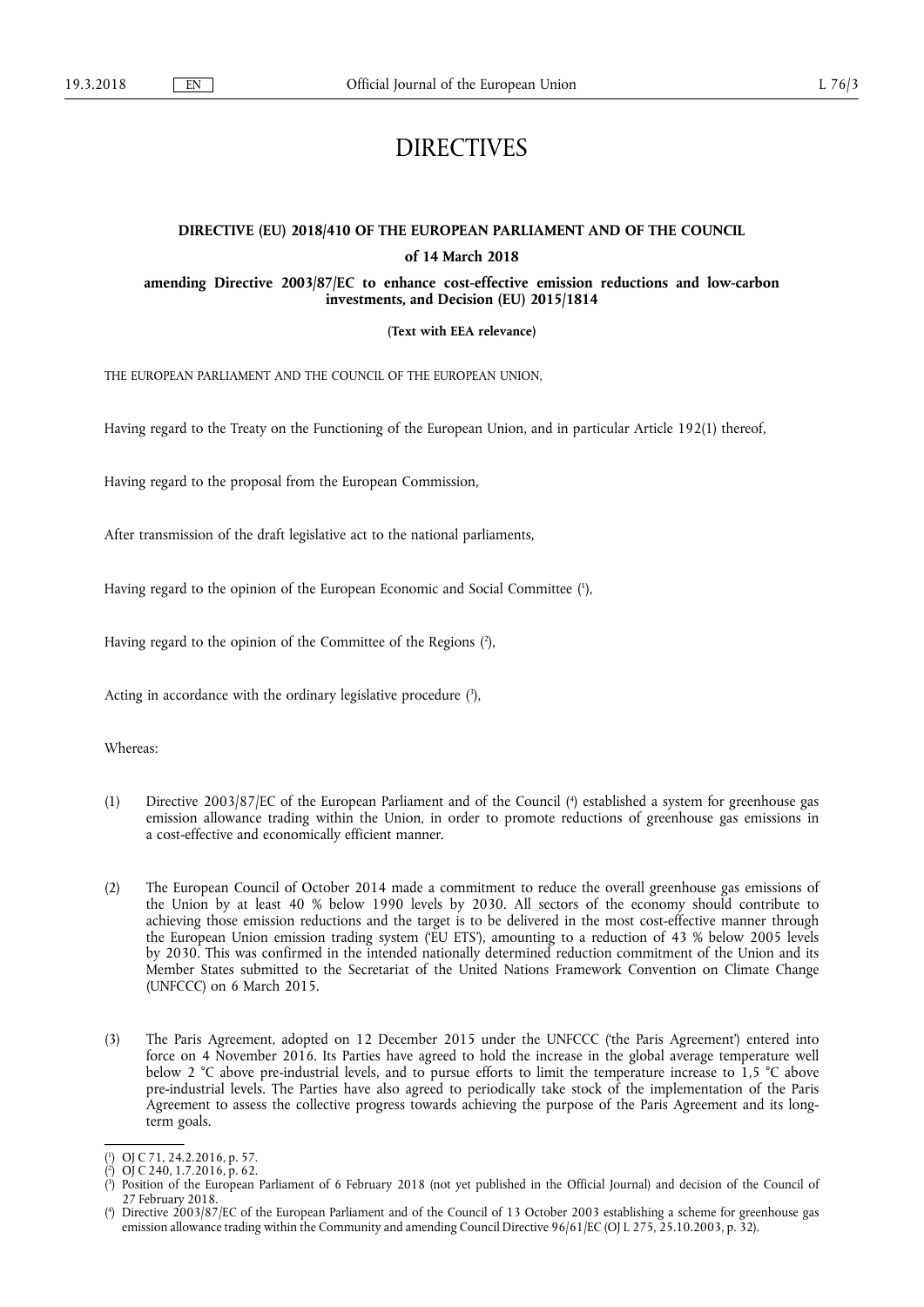- (4) In line with the commitment of the co-legislators expressed in Directive 2009/29/EC of the European Parliament and of the Council (<sup>1</sup>) and Decision No 406/2009/EC of the European Parliament and of the Council (<sup>2</sup>), all sectors of the economy should contribute to the reduction of greenhouse gas emissions. Under the Paris Agreement, the Union and its Member States have undertaken an economy-wide reduction target. Efforts to limit international maritime emissions through the International Maritime Organisation (IMO) are under way and should be encouraged. The IMO has set up a process to adopt in 2018 an initial emission reduction strategy to reduce greenhouse gas emissions from international shipping. The adoption of an ambitious emission reduction objective as part of this initial strategy has become a matter of urgency and is important for ensuring that international shipping contributes its fair share to the efforts needed to achieve the objective of well below 2 °C agreed under the Paris Agreement. The Commission should keep this under regular review, and should report at least once a year to the European Parliament and to the Council on the progress achieved in the IMO towards an ambitious emission reduction objective, and on accompanying measures to ensure that the sector duly contributes to the efforts needed to achieve the objectives agreed under the Paris Agreement. Action from the IMO or the Union should start from 2023, including preparatory work on adoption and implementation and due consideration being given by all stakeholders.
- (5) The European Council of October 2014 confirmed in its conclusions that a well-functioning, reformed EU ETS with an instrument to stabilise the market will be the main European instrument to achieve the reduction target of at least 40 %, with an annual reduction factor of 2,2 % from 2021 onwards. The European Council also confirmed that free allocation will not expire and that existing measures will continue after 2020 to prevent the risk of carbon leakage due to climate policy, as long as no comparable efforts are undertaken in other major economies, without the share of allowances to be auctioned being reduced. The auction share should be expressed as a percentage figure in Directive 2003/87/EC to enhance planning certainty as regards investment decisions, to increase transparency and to render the overall system simpler and more easily understandable.
- (6) It is a key Union priority to establish a resilient Energy Union to provide secure, sustainable, competitive and affordable energy to its citizens and industries. Achieving this requires the continuation of ambitious climate action with the EU ETS as the cornerstone of the Union's climate policy, and also requires progress on the other aspects of the Energy Union. Implementing the ambition decided in the Union's 2030 climate and energy policy framework contributes to delivering a meaningful carbon price and continuing to stimulate cost-efficient greenhouse gas emission reductions.
- (7) Article 191(2) of the Treaty on the Functioning of the European Union (TFEU) requires that Union policy be based on the principle that the polluter should pay and, on this basis, Directive 2003/87/EC provides for a transition to full auctioning over time. Avoiding carbon leakage justifies temporarily postponing full auctioning, and targeted free allocation of allowances to industry is justified in order to address genuine risks of increases in greenhouse gas emissions in third countries where industry is not subject to comparable carbon constraints, as long as comparable climate policy measures are not undertaken by other major economies.
- (8) The auctioning of allowances remains the general rule, with free allocation as the exception. The Commission's Impact Assessment specifies that the share of allowances to be auctioned is 57 % over the period from 2013 to 2020. In principle, that share should remain 57 %. It is made up of allowances auctioned on behalf of Member States, including allowances set aside for new entrants but not allocated, allowances for modernising electricity generation in some Member States and allowances which are to be auctioned at a later point in time because of their placement in the market stability reserve established by Decision (EU) 2015/1814 of the European Parliament and of the Council ( 3 ). That share should include 75 million allowances used to support innovation. In the event that demand for free allowances triggers the need to apply a uniform cross-sectoral correction factor before 2030, the share of allowances to be auctioned over the ten year period beginning on 1 January 2021 should be reduced by up to 3 % of the total quantity of allowances. For the purposes of solidarity, growth and interconnections, 10 % of the allowances to be auctioned by the Member States should be distributed among those Member States whose gross domestic product (GDP) per capita at market prices did not

<sup>(</sup> 1 ) Directive 2009/29/EC of the European Parliament and of the Council of 23 April 2009 amending Directive 2003/87/EC so as to improve and extend the greenhouse gas emission allowance trading scheme of the Community (OJ L 140, 5.6.2009, p. 63).

<sup>(</sup> 2 ) Decision No 406/2009/EC of the European Parliament and of the Council of 23 April 2009 on the effort of Member States to reduce their greenhouse gas emissions to meet the Community's greenhouse gas emission reduction commitments up to 2020 (OJ L 140, 5.6.2009, p. 136).

<sup>(</sup> 3 ) Decision (EU) 2015/1814 of the European Parliament and of the Council of 6 October 2015 concerning the establishment and operation of a market stability reserve for the Union greenhouse gas emission trading scheme and amending Directive 2003/87/EC (OJ L 264, 9.10.2015, p. 1).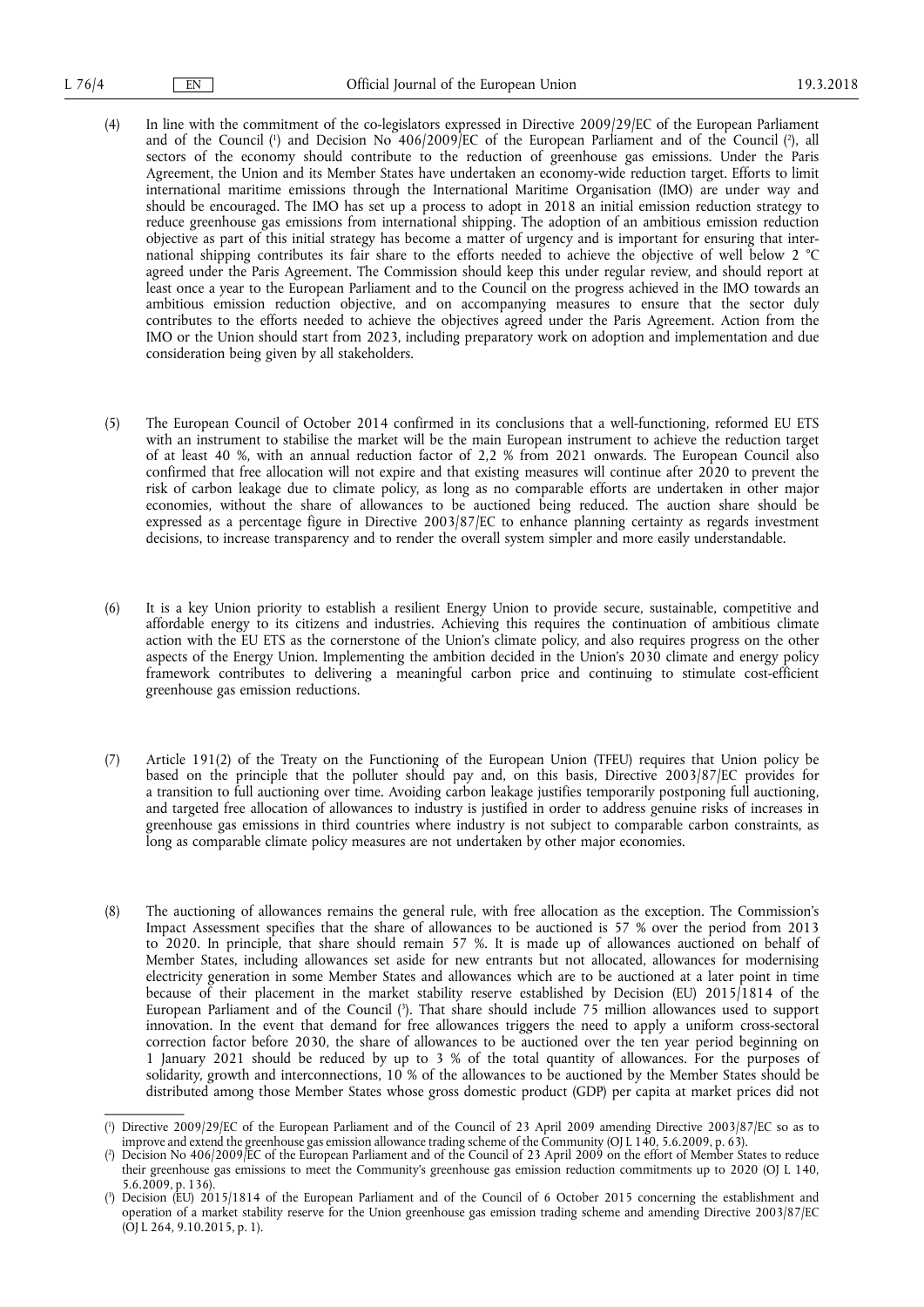exceed 90 % of the Union average in 2013, and the rest of the allowances should be distributed among all Member States on the basis of verified emissions. The derogation for certain Member States with an average level of income per capita more than 20 % higher than the Union average in relation to that distribution in the period from 2013 to 2020 should expire.

- (9) Recognising the interaction between climate policies at Union and national level, Member States should have the possibility of cancelling allowances from their auction volume in the event of closures of electricity-generation capacity in their territory. To ensure predictability for operators and market participants with regard to the amount of auction allowances available, the possibility of cancelling allowances in such cases should be limited to an amount corresponding to the average verified emissions of the installation concerned over a period of five years preceding the closure.
- (10) To preserve the environmental benefit of emission reductions in the Union while actions by third countries do not provide comparable incentives to industry to reduce emissions, transitional free allocation should continue to installations in sectors and subsectors at genuine risk of carbon leakage. Experience gathered during the operation of the EU ETS has confirmed that sectors and subsectors are at risk of carbon leakage to varying degrees, and that free allocation has prevented carbon leakage. While some sectors and subsectors can be deemed to be at a higher risk of carbon leakage, others are able to pass on a considerable share of the costs of allowances to cover their emissions in product prices without losing market share, and only bear the remaining part of the costs so that they are at a low risk of carbon leakage. The Commission should determine and differentiate the relevant sectors based on their trade intensity and their emissions intensity to better identify sectors at genuine risk of carbon leakage.

While the assessment of sectors and subsectors should take place at a 4-digit level (NACE-4 code), specific circumstances should also be anticipated in which it may be appropriate to have the possibility of requesting an assessment at a 6-digit or an 8-digit level (Prodcom). Such possibility should exist where sectors and subsectors have previously been considered to be exposed to carbon leakage at a 6-digit or an 8-digit level (Prodcom), given that certain NACE codes, in particular those ending with .99, encompass heterogeneous activities 'not elsewhere classified' ('n.e.c.'). Where a sector or subsector is subject to the refineries benchmark and another product benchmark, this circumstance should be taken into account so that, where relevant, a qualitative analysis of the risk of carbon leakage can be done to ensure a level playing field for products produced both in refineries and in chemical plants. Where, based on the criteria of trade intensity and emissions intensity, a threshold determined by taking into account the respective possibility for sectors and subsectors concerned to pass on costs in product prices is exceeded, the sector or subsector should be deemed at risk of carbon leakage. Other sectors and subsectors should be considered to be at low risk or no risk of carbon leakage. Taking into account the possibilities for sectors and subsectors outside of electricity generation to pass on costs through product prices should also reduce windfall profits. Unless otherwise decided in a review pursuant to Article 30 of Directive 2003/87/EC, free allocations to sectors and subsectors considered to be at low risk or no risk of carbon leakage, except district heating, should decrease by equal amounts after 2026 so as to reach a level of no free allocation in 2030.

(11) The benchmark values for free allocation applicable from 2013 onwards should be reviewed in order to avoid windfall profits and to reflect technological progress in the sectors concerned in the period between 2007-2008 and each later period for which free allocations are determined in accordance with Article 11(1) of Directive 2003/87/EC. In order to reflect technological progress in the sectors concerned and adjust the benchmark values to the relevant period of allocation, provision should be made for the benchmark values for free allocations to installations, determined on the basis of data from the years 2007 and 2008, to be updated in line with observed improvement. For reasons of predictability, this should be done through applying a factor that represents the best assessment of progress across sectors, which should then take into account robust, objective and verified data from installations, considering the average performance of the 10 % most efficient installations, so that benchmark values reflect the actual rate of improvement. Where the data shows an annual reduction of less than 0,2 % or more than 1,6 % of the 2007-2008 value over the relevant period, the related benchmark value should be adjusted with rates other than the actual rates of improvement to preserve emission reduction incentives and properly reward innovation. For the period from 2021 to 2025, those benchmark values should be adjusted in respect of each year between 2008 and the middle of the period from 2021 to 2025 with either 0,2 % or 1,6 %, leading to an improvement of 3 % or 24 % respectively compared to the value applicable in the period from 2013 to 2020. For the period from 2026 to 2030, those benchmark values should be adjusted in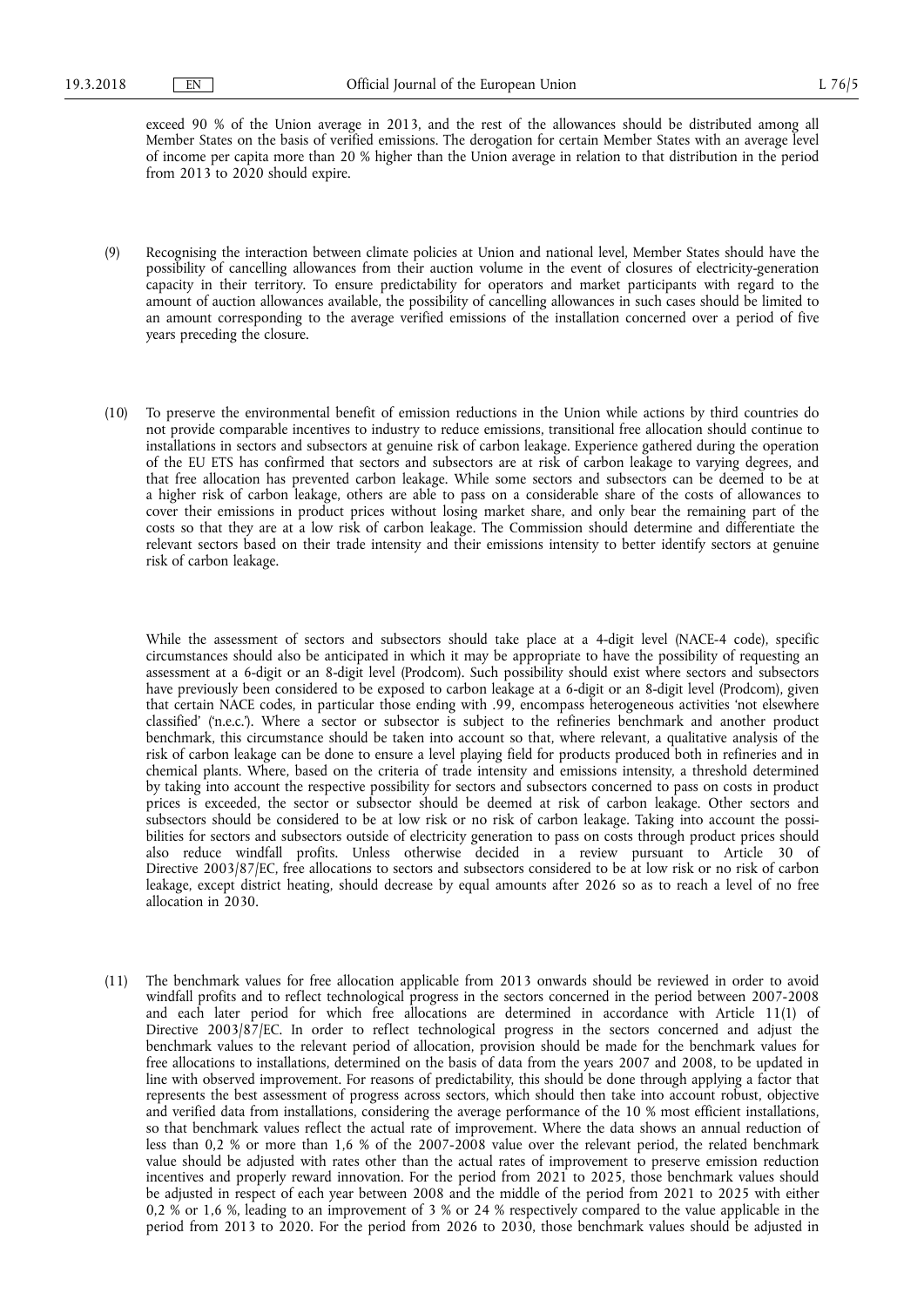the same way, leading to an improvement of 4 % or 32 % respectively compared to the value applicable in the period from 2013 to 2020. To ensure a level playing field for the production of aromatics, hydrogen and syngas in refineries and chemical plants, the benchmark values for aromatics, hydrogen and syngas should continue to be aligned to the refineries benchmarks.

- (12) The level of free allocation for installations should be better aligned with their actual production levels. To that end, allocations should be periodically adjusted in a symmetrical manner to take account of relevant increases and decreases in production. Data used in this context should be complete, consistent, independently verified and should present the same high level of accuracy and quality as the data used to determine the free allocation. In order to prevent manipulation or abuse of the system for adjustments to allocations and to avoid any undue administrative burden, considering the deadline that applies to the notification of changes in production, and bearing in mind the need to ensure that the changes to the allocations are carried out in an effective, non-discriminatory and uniform manner, the relevant threshold should be set at 15 % and be assessed on the basis of a rolling average of two years. The Commission should be able to consider further measures to be put in place, such as the use of absolute thresholds regarding the changes to allocations, or with respect to the deadline that applies to the notification of changes in production.
- (13) It would be desirable that Member States partially compensate, in accordance with State aid rules, certain installations in sectors or subsectors which have been determined to be exposed to a significant risk of carbon leakage because of costs related to greenhouse gas emissions passed on in electricity prices, including *inter alia* for the consumption of electricity by the installations themselves produced through the combustion of waste gases. By seeking to use no more than 25 % of the revenues generated from the auctioning of allowances for indirect cost compensation, Member States are likely both to facilitate the achievement of the objectives of the EU ETS and to preserve the integrity of the internal market and of conditions of competition. To enhance the transparency in relation to the extent to which such compensation is provided, Member States should regularly report to the public on the measures they have in place and on the beneficiaries of the compensation, while ensuring that the confidential nature of certain information and related data protection concerns are duly taken into account. Where a Member State uses a significant amount of its auction revenues for compensating indirect costs, there is an increased interest in making public the reasons for this choice. When reviewing its State aid guidelines on compensation for indirect emission costs, the Commission should consider *inter alia* the usefulness of upper limits on the compensation granted by Member States. The review of Directive 2003/87/EC should consider the extent to which those financial measures have been effective in avoiding significant risks of carbon leakage due to indirect costs, and consider the possibility of further harmonisation of the measures, including a harmonised mechanism. Public sector climate finance will continue to play an important role in mobilising resources after 2020.

Therefore, auction revenues should also be used for financing climate actions in vulnerable third countries, in particular Least Developed Countries, including adaptation to the impacts of climate change, *inter alia* through the UNFCCC Green Climate Fund. The amount of climate finance to be mobilised will also depend on the ambition and quality of the Nationally Determined Contributions, subsequent investment plans and national adaptation planning processes. Regarding the potential social impacts of policies and investments required, Member States should also use auction revenues to contribute to a just transition to a low-carbon economy by promoting skill formation and reallocation of labour in social dialogue with the communities and regions affected by the transition of jobs.

(14) The main long-term incentive arising from Directive 2003/87/EC for the capture and storage of CO, ('CCS'), for new renewable energy technologies and for breakthrough innovation in low-carbon technologies and processes, including environmentally safe carbon capture and utilisation ('CCU'), is the carbon price signal it creates and the fact that allowances will not need to be surrendered for CO<sub>2</sub> emissions which are avoided or permanently stored. In addition, in order to supplement the resources already being used to accelerate demonstration of commercial CCS facilities and innovative renewable energy technologies, allowances should be used to provide guaranteed rewards for deployment of CCS or CCU facilities, new renewable energy technologies and industrial innovation in low-carbon technologies and processes in the Union for  $CO<sub>2</sub>$  stored or avoided on a sufficient scale, provided an agreement on knowledge sharing is in place.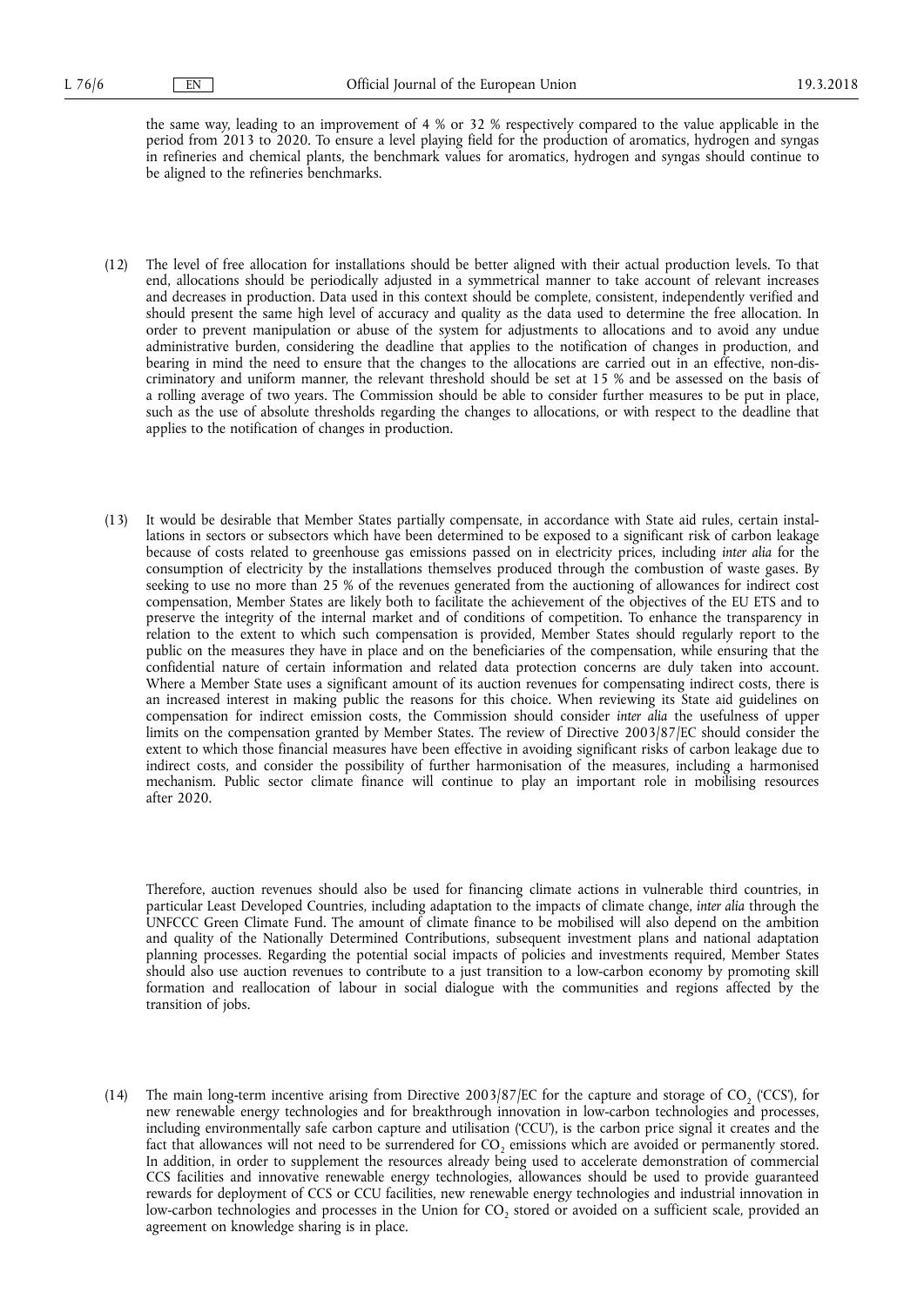In addition to 400 million allowances initially made available for the period from 2021 onwards, revenues from the 300 million allowances available for the period from 2013 to 2020 not yet committed to innovation activities should be supplemented with 50 million unallocated allowances from the market stability reserve, and be used in a timely manner to support innovation. Depending on the extent to which the share of allowances to be auctioned is reduced to avoid the need to apply a uniform cross-sectoral correction factor, the amount of allowances available under this fund should be increased by up to 50 million allowances. The majority of this support should be dependent on verified avoidance of greenhouse gas emissions, while it should be possible for some support to be given when pre-determined milestones are reached taking into account the technology deployed and the specific circumstances of the sector in which it is being deployed. Milestones should be defined so as to make adequate financial resources available to the project. The maximum percentage of project costs to be supported can vary by category of project. Due consideration should be given to projects that will have a significant innovation impact across the Union.

- (15) Greece had a GDP per capita at market prices below 60 % of the Union average in 2014 but is not a beneficiary of the Modernisation Fund, and should therefore be able to claim allowances to co-finance decarbonisation of the electricity supply of islands within its territory. Those allowances should come from the maximum amount of allowances referred to in Article 10a(5) of Directive 2003/87/EC which are not allocated for free by 31 December 2020, and should be auctioned in accordance with the modalities applicable to the Modernisation Fund.
- (16) A Modernisation Fund should be established from 2 % of the total quantity of allowances, and auctioned in accordance with the rules and modalities for auctions taking place on the Common Auction Platform set out in Commission Regulation (EU) No 1031/2010 ( 1 ). Depending on the extent to which the share of allowances to be auctioned is reduced to avoid the need to apply a uniform cross-sectoral correction factor, the amount of allowances available under the Modernisation Fund should be increased by up to 0,5 % of the total quantity of allowances. Member States which in 2013 had a GDP per capita at market prices below 60 % of the Union average should be eligible for funding from the Modernisation Fund and be able to derogate, until 2030, from the principle of full auctioning for electricity generation by using the option of free allocation in order to transparently promote real investments modernising their energy sector while avoiding distortions of the internal energy market. Investments under the Modernisation Fund aimed at improving energy efficiency could include investments in the electrification of transport, in particular of road transport. The rules for governing the Modernisation Fund should provide a coherent, comprehensive and transparent framework to ensure the most efficient implementation possible, taking into account the need for easy access by all participants and the possibilities of leveraging investments in Member States. The governance structure should be commensurate with the purpose of ensuring the appropriate use of the funds.

That governance structure should include an investment committee, and due account should be taken of the expertise of the European Investment Bank (EIB) in the decision-making process unless support is provided to small-scale projects through loans from a national promotional bank or through grants via a national programme sharing the objectives of the Modernisation Fund. In order to identify and disclose any potential conflict of interest, the composition of the investment committee, the *curricula vitae* of its members as well as their declaration of interests should be published and regularly updated. In order to ensure that investment needs in low income Member States are adequately addressed, the funds for the Modernisation Fund should be distributed amongst the Member States based on the combined criteria of a 50 % share of verified emissions and a 50 % share of GDP. The financial assistance from the Modernisation Fund could be provided in different forms. To leverage resources and ensure that relevant investments have an increased impact, free allowances for modernising electricity generation in some Member States and the resources available from the Modernisation Fund for investments outside the list of priority areas should be complemented by resources from private legal entities, which could include separate resources from private legal entities that are entirely or partially owned by public authorities.

(17) In order to streamline the funding mechanisms and minimise the administrative burden related to their implementation, the Member States concerned should have the possibility of using their share of the 10 % redistributed allowances and of the transitional free allocation for the modernisation of the energy sector under the provisions of the Modernisation Fund. To ensure predictability and transparency with regard to the volumes of allowances either available for auctioning or for the transitional free allocation, and with regard to the assets managed by the Modernisation Fund, Member States should inform the Commission of their intention to increase their resources under the Modernisation Fund before 2021.

<sup>(</sup> 1 ) Commission Regulation (EU) No 1031/2010 of 12 November 2010 on the timing, administration and other aspects of auctioning of greenhouse gas emission allowances pursuant to Directive 2003/87/EC of the European Parliament and of the Council establishing a scheme for greenhouse gas emission allowances trading within the Community (OJ L 302, 18.11.2010, p. 1).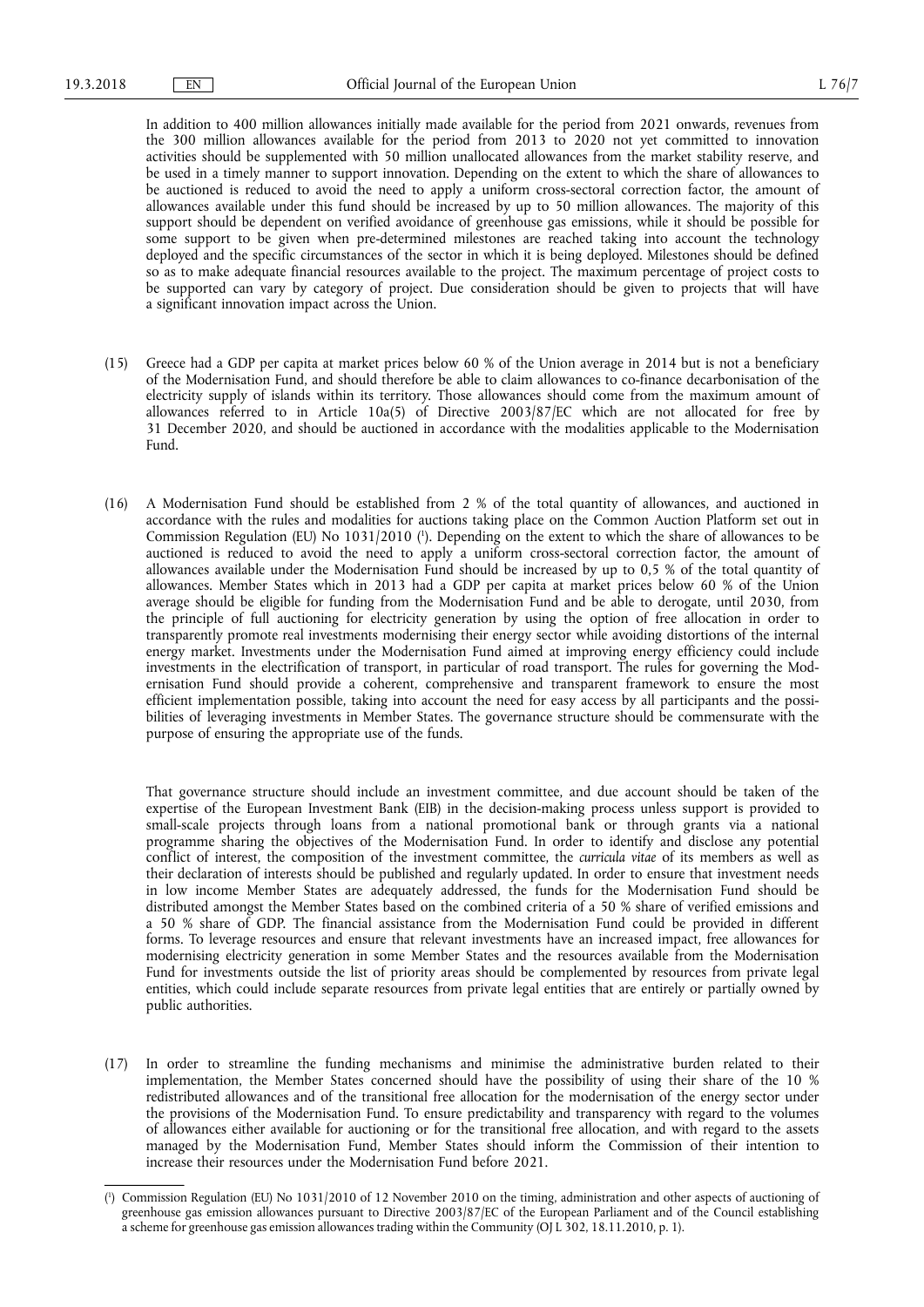- (18) The European Council of October 2014 confirmed that the option to give free allocation to the energy sector should continue until 2030 and that the modalities, including transparency, of the optional free allocation to modernise the energy sector in certain Member States should be improved. Investments with a value of EUR 12,5 million or more should be selected by the Member State concerned through a competitive bidding process on the basis of clear and transparent rules to ensure that free allocation is used to promote real investments that modernise or diversify the energy sector in line with the objectives of the Energy Union. Investments with a value of less than EUR 12,5 million should also be eligible for funding from the free allocation. The Member State concerned should select such investments based on clear and transparent criteria. The results of this selection process should be subject to public consultation. The public should be kept duly informed at the stage of the selection of investment projects as well as of their implementation. Investments should be complemented by resources from private legal entities, which could include separate resources from private legal entities that are entirely or partially owned by public authorities.
- (19) EU ETS funding should be coherent with the objectives of the Union's 2030 climate and energy policy framework and the long-term objectives expressed in the Paris Agreement, as well as other Union funding programmes, so as to ensure the effectiveness of public spending.
- (20) The existing provisions which are in place for small installations to be excluded from the EU ETS allow the installations which are excluded to remain so, and it should be made possible for Member States to update their list of excluded installations and for Member States currently not making use of this option to do so at the beginning of each allocation period. At the same time, to avoid an undue administrative burden, it should also be possible for Member States to exclude from the EU ETS installations that emit less than 2 500 tonnes of carbon dioxide equivalent in each of the three years preceding the beginning of each allocation period, and reserve or backup units operating less than 300 hours in each year of that three-year period. The possibility of including additional activities and gases in the system should continue, without them being considered new entrants. That possibility for the inclusion of additional activities and gases after 2020 should be without prejudice to the Union-wide quantity of allowances under the EU ETS and amounts derived from it.
- (21) Directive 2003/87/EC requires Member States to provide a report on its implementation on the basis of a questionnaire or outline drafted by the Commission in accordance with the procedure referred to in Council Directive 91/692/EEC ( 1 ). The Commission has proposed to repeal the reporting requirements under Directive 91/692/EEC. It is therefore appropriate to replace the reference to Directive 91/692/EEC with a reference to the procedure referred to in Directive 2003/87/EC.
- (22) Decision (EU) 2015/1814 establishes a market stability reserve for the EU ETS in order to make auction supply more flexible and make the system more resilient. That Decision also provides for allowances that are not allocated to new entrants by 2020 and not allocated because of cessations and partial cessations to be placed in the market stability reserve.
- (23) A well-functioning, reformed EU ETS with an instrument to stabilise the market is a key means for the Union to reach its agreed target for 2030 and the commitments under the Paris Agreement. To address the current imbalance between supply and demand of allowances in the market, a market stability reserve will be established under Decision (EU) 2015/1814 in 2018 and become operational as of 2019. Considering the need to deliver a credible investment signal to reduce  $CO<sub>2</sub>$  emissions in a cost-efficient manner and with a view to strengthening the EU ETS, Decision (EU) 2015/1814 should be amended so as to increase, until 31 December 2023, the percentage rates for determining the number of allowances to be placed each year in the reserve. Furthermore, as a long-term measure to improve the functioning of the EU ETS, unless otherwise decided in the first review in accordance with Article 3 of Decision (EU) 2015/1814, from 2023 allowances held in the reserve above the total number of allowances auctioned during the previous year should no longer be valid. Regular reviews of the functioning of the reserve should also consider whether to maintain those increased rates.
- (24) Directive 2003/87/EC should be kept under review in the light of international developments and efforts undertaken to achieve the long-term objectives of the Paris Agreement. The measures to support certain energy intensive industries that could be subject to carbon leakage as referred to in Articles 10a and 10b of Directive 2003/87/EC should also be kept under review in the light of climate policy measures in other major economies. In that context, the review of Directive 2003/87/EC could consider whether it is appropriate

<sup>(</sup> 1 ) Council Directive 91/692/EEC of 23 December 1991 standardizing and rationalizing reports on the implementation of certain Directives relating to the environment (OJ L 377, 31.12.1991, p. 48).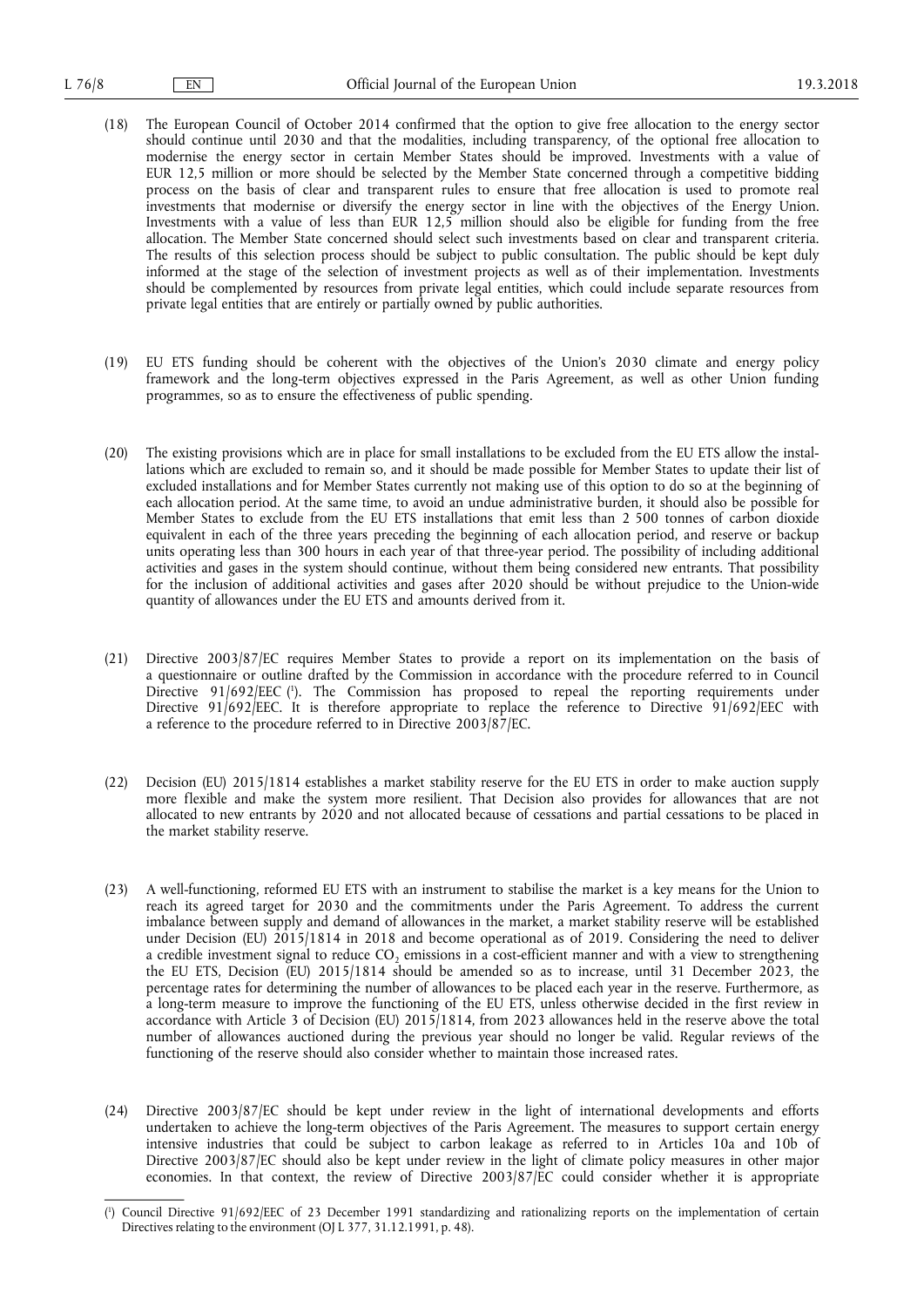to replace, adapt or complement any existing measures to prevent carbon leakage with carbon border adjustments or alternative measures, provided that such measures are fully compatible with the rules of the World Trade Organisation, so as to include in the EU ETS importers of products which are produced by the sectors or subsectors determined in accordance with Article 10a of Directive 2003/87/EC. The Commission should report to the European Parliament and to the Council in the context of each global stocktake agreed under the Paris Agreement, in particular with regard to the need for increased stringency of Union policies and measures, including the EU ETS, in view of necessary greenhouse gas reductions by the Union and its Member States. The Commission should be able to make proposals to the European Parliament and to the Council to amend Directive 2003/87/EC where appropriate. As part of its regular reporting under Regulation (EU) No 525/2013 of the European Parliament and of the Council ( 1 ), the Commission should also assess the outcome of the 2018 Facilitative dialogue under the UNFCCC (Talanoa dialogue).

- (25) In order to adopt non-legislative acts of general application to supplement or amend certain non-essential elements of a legislative act, the power to adopt acts in accordance with Article 290 TFEU should be delegated to the Commission in respect of Articles 3d(3), 10(4), 10a(1) and (8), 10b(5), 19(3), Article 22, Articles 24(3), 24a(1), 25a(1) and Article 28c of Directive 2003/87/EC. It is of particular importance that the Commission carry out appropriate consultations during its preparatory work, including at expert level, and that those consultations be conducted in accordance with the principles laid down in the Interinstitutional Agreement of 13 April 2016 on Better Law-Making ( 2 ). In particular, to ensure equal participation in the preparation of delegated acts, the European Parliament and the Council receive all documents at the same time as Member States' experts, and their experts systematically have access to meetings of Commission expert groups dealing with the preparation of delegated acts. As regards the delegation in respect of Article 10(4) of Directive 2003/87/EC, those Member States which do not use the common platform for auctioning should be able to continue not to do so. In addition, that delegation should not affect the Member States' right to determine the use of their auctioning revenues.
- (26) In order to ensure uniform conditions for the implementation of the third to sixth subparagraphs of Article 10a(2), Article 10a(21), Article 10d, Article 14(1) and (2), Articles 15 and 16 and Article 21(1) of Directive 2003/87/EC, and Annexes IV and V to that Directive, implementing powers should be conferred on the Commission. Those powers should be exercised in accordance with Regulation (EU) No 182/2011 of the European Parliament and of the Council (3).
- (27) In order to reduce the empowerments to the Commission to the minimum, the existing powers in respect of the adoption of acts concerning the following should be revoked: operation of the special reserve in Article 3f(9) of Directive 2003/87/EC, further specifying quantities of international credits for exchange and attributing quantities of international credits which may be exchanged in Article 11a(8) of that Directive, the laying down of further standards for what may be exchanged in Article 11a(9) of that Directive, and the laying down of further rules on double counting in Article 11b(7) of that Directive. Acts adopted pursuant to those provisions continue to apply.
- (28) Acts adopted pursuant to Directive 2003/87/EC concerning subject matter in respect of which this Directive grants the Commission the power to adopt delegated or implementing acts continue to apply until repealed or amended. In the case of Commission Decision 2011/278/EU ( 4 ), the last column of Annex I thereto will be repealed if and when the Commission adopts an implementing act for the purpose of determining the revised benchmark values for free allocation. In order to increase predictability and to simplify administrative processes, Commission Decision 2014/746/EU (5) should continue to apply until the end of 2020.

<sup>(</sup> 1 ) Regulation (EU) No 525/2013 of the European Parliament and of the Council of 21 May 2013 on a mechanism for monitoring and reporting greenhouse gas emissions and for reporting other information at national and Union level relevant to climate change and repealing Decision No  $\frac{280}{2004}$  EC (OJ L 165, 18.6.2013, p. 13).

<sup>(</sup> 2 OJ L 123, 12.5.2016, p. 1.

<sup>(</sup> 3 ) Regulation (EU) No 182/2011 of the European Parliament and of the Council of 16 February 2011 laying down the rules and general principles concerning mechanisms for control by the Member States of the Commission's exercise of implementing powers (OJ L 55, 28.2.2011, p. 13).

<sup>(</sup> 4 ) Commission Decision 2011/278/EU of 27 April 2011 determining transitional Union‑wide rules for harmonised free allocation of emission allowances pursuant to Article 10a of Directive 2003/87/EC of the European Parliament and of the Council (OJ L 130, 17.5.2011, p. 1).

<sup>(</sup> 5 ) Commission Decision 2014/746/EU of 27 October 2014 determining, pursuant to Directive 2003/87/EC of the European Parliament and of the Council, a list of sectors and subsectors which are deemed to be exposed to a significant risk of carbon leakage, for the period 2015 to 2019 (OJ L 308, 29.10.2014, p. 114).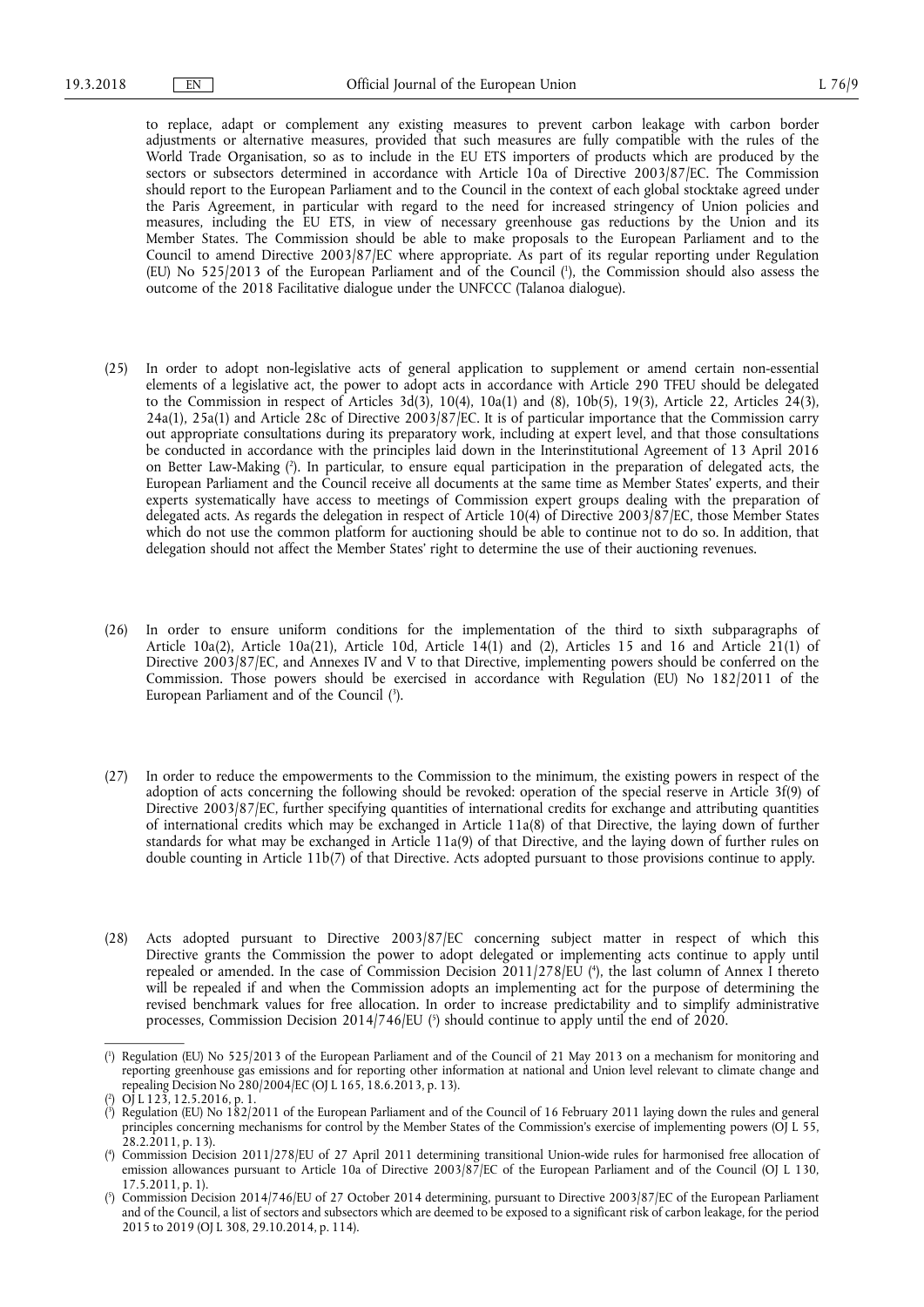- (29) The delegated and implementing acts referred to in this Directive, particularly in respect of provisions on monitoring, reporting and verification and on the Union Registry, should aim to simplify rules and reduce any administrative burden to the extent possible, without undermining the environmental integrity, security or reliability of the EU ETS. When preparing those acts, the Commission should in particular assess the effectiveness of simplified monitoring rules, including for emergency and backup electricity generation units, taking into account the operating hours per year, and for other small emitters, and should also assess the possibilities of further developing such rules.
- (30) In accordance with the Joint Political Declaration of 28 September 2011 of Member States and the Commission on explanatory documents ( 1 ), Member States have undertaken to accompany, in justified cases, the notification of their transposition measures with one or more documents explaining the relationship between the components of a directive and the corresponding parts of national transposition instruments. With regard to this Directive, the legislator considers the transmission of such documents to be justified.
- (31) This Directive seeks to contribute to the objective of a high level of environmental protection, in accordance with the principle of sustainable development, in the most economically efficient manner, while providing installations adequate time to adapt, and providing for more favourable treatment of particularly affected persons in a proportionate manner to the maximum extent compatible with the other objectives of this Directive.
- (32) This Directive respects the fundamental rights and observes the principles recognised in particular by the Charter of Fundamental Rights of the European Union.
- (33) Since the objectives of this Directive cannot be sufficiently achieved by the Member States but can rather, by reason of its scale and effects, be better achieved at Union level, the Union may adopt measures, in accordance with the principle of subsidiarity as set out in Article 5 of the Treaty on European Union. In accordance with the principle of proportionality as set out in that Article, this Directive does not go beyond what is necessary in order to achieve those objectives,

HAVE ADOPTED THIS DIRECTIVE:

## *Article 1*

### **Amendments to Directive 2003/87/EC**

Directive 2003/87/EC is amended as follows:

- (1) Throughout the Directive, the term 'Community scheme' is replaced by 'EU ETS' and any necessary grammatical changes are made.
- (2) Throughout the Directive, except in the cases referred to in point (1) of this Article, in Article 26 of the Directive and in point (5) of Part A of Annex V to the Directive, the word 'scheme' is replaced by 'system' and any necessary grammatical changes are made.
- (3) Throughout the Directive, except in the cases referred to in point (1) of this Article and in Article 26 of the Directive, the word 'Community' is replaced by 'Union' and any necessary grammatical changes are made.
- (4) Throughout the Directive, the words 'regulatory procedure referred to in Article 23(2)' are replaced by 'examination procedure referred to in Article 22a(2)'.
- (5) In the first subparagraph of Article 3c(2) and in Article 10(1a), the reference to 'Article 13(1)' is replaced by a reference to 'Article 13'.
- (6) In Article 3g, in point (d) of the first paragraph of Article 5, in point (c) of Article 6(2), in the second subparagraph of Article 10a(2), in Article 14(2), (3) and (4), in Article 19(1) and (4), in the first subparagraph of Article 24(3) and in Article 29a(4), the word 'regulation' is replaced by 'acts' and any necessary grammatical changes are made.
- (7) In Article 3, point (h) is replaced by the following:
	- '(h) "new entrant" means any installation carrying out one or more of the activities listed in Annex I, which has obtained a greenhouse gas emissions permit for the first time within the period starting from three months before the date for submission of the list under Article 11(1), and ending three months before the date for the submission of the subsequent list under that Article;'.

<sup>(</sup> 1 ) OJ C 369, 17.12.2011, p. 14.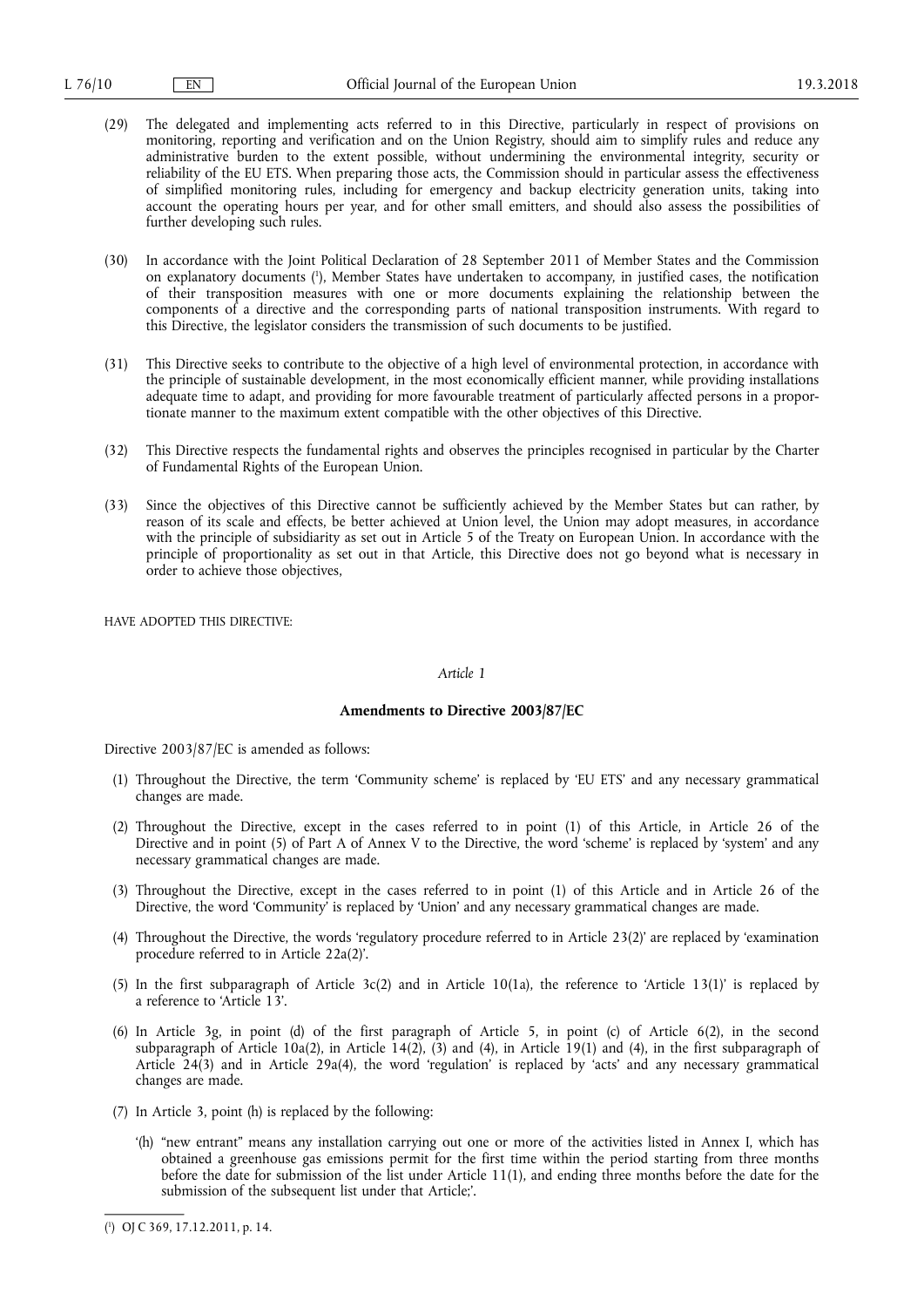(8) In Article 3d, paragraph 3 is replaced by the following:

The Commission is empowered to adopt delegated acts in accordance with Article 23 to supplement this Directive concerning the detailed arrangements for the auctioning by Member States of aviation allowances in accordance with paragraphs 1 and 2 of this Article or with Article 3f(8). The number of allowances to be auctioned in each period by each Member State shall be proportionate to its share of the total attributed aviation emissions for all Member States for the reference year reported pursuant to Article 14(3) and verified pursuant to Article 15. For the period referred to in Article 3c(1), the reference year shall be 2010, and for each subsequent period referred to in Article 3c, the reference year shall be the calendar year ending 24 months before the start of the period to which the auction relates. The delegated acts shall ensure that the principles set out in the first subparagraph of Article 10(4) are respected.'.

- (9) In Article 3f, paragraph 9 is deleted.
- (10) In Article 6(1), the third subparagraph is deleted.
- (11) Article 8 is replaced by the following:

'*Article 8* 

#### **Coordination with Directive 2010/75/EU**

Member States shall take the necessary measures to ensure that, where installations carry out activities that are included in Annex I to Directive 2010/75/EU of the European Parliament and of the Council (\*), the conditions and procedure for the issue of a greenhouse gas emissions permit are coordinated with those for the issue of a permit provided for in that Directive. The requirements laid down in Articles 5, 6 and 7 of this Directive may be integrated into the procedures provided for in Directive 2010/75/EU.

(12) In Article 9, the second and third paragraphs are replaced by the following:

'Starting in 2021, the linear factor shall be 2,2 %.'.

- (13) Article 10 is amended as follows:
	- (a) paragraph 1 is replaced by the following:

'1. From 2019 onwards, Member States shall auction all allowances that are not allocated free of charge in accordance with Articles 10a and 10c of this Directive and that are not placed in the market stability reserve established by Decision (EU) 2015/1814 of the European Parliament and of the Council (\*) (the "market stability reserve") or cancelled in accordance with Article 12(4) of this Directive.

From 2021 onwards, and without prejudice to a possible reduction pursuant to Article 10a(5a), the share of allowances to be auctioned shall be 57 %.

2 % of the total quantity of allowances between 2021 and 2030 shall be auctioned to establish a fund to improve energy efficiency and modernise the energy systems of certain Member States as set out in Article 10d ("the Modernisation Fund").

The total remaining quantity of allowances to be auctioned by Member States shall be distributed in accordance with paragraph 2.

- (b) paragraph 2 is amended as follows:
	- (i) in point (a), '88 %' is replaced by '90 %';
	- (ii) point (b) is replaced by the following:
		- '(b) 10 % of the total quantity of allowances to be auctioned being distributed amongst certain Member States for the purposes of solidarity, growth and interconnections within the Union, thereby increasing the amount of allowances that those Member States auction under point (a) by the percentages specified in Annex IIa.';

<sup>(\*)</sup> Directive 2010/75/EU of the European Parliament and of the Council of 24 November 2010 on industrial emissions (integrated pollution prevention and control) (OJ L 334, 17.12.2010, p. 17).'.

<sup>(\*)</sup> Decision (EU) 2015/1814 of the European Parliament and of the Council of 6 October 2015 concerning the establishment and operation of a market stability reserve for the Union greenhouse gas emission trading scheme and amending Directive 2003/87/EC (OJ L 264, 9.10.2015, p. 1).';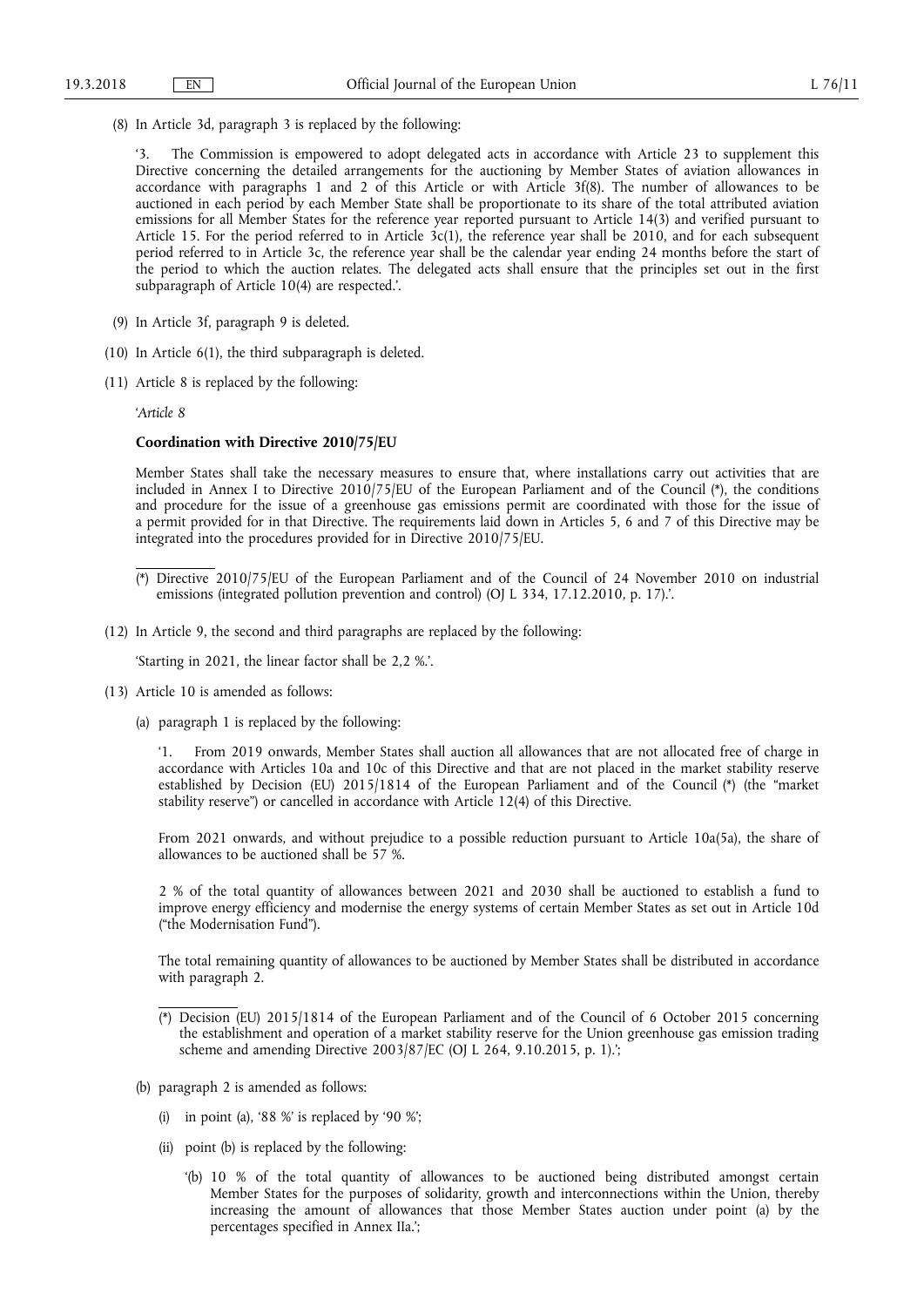- (iii) point (c) is deleted;
- (iv) the third subparagraph is replaced by the following:

'If necessary, the percentages referred to in point (b) shall be adapted in a proportional manner to ensure that the distribution is 10 %.';

- (c) paragraph 3 is amended as follows:
	- (i) point (b) is replaced by the following:
		- '(b) to develop renewable energies to meet the commitment of the Union to renewable energies, as well as to develop other technologies that contribute to the transition to a safe and sustainable low-carbon economy, and to help to meet the commitment of the Union to increase energy efficiency, at the levels agreed in relevant legislative acts;';
	- (ii) point (h) is replaced by the following:
		- '(h) measures intended to improve energy efficiency, district heating systems and insulation, or to provide financial support in order to address social aspects in lower- and middle-income households;';
	- (iii) the following points are added:
		- '(j) to finance climate actions in vulnerable third countries, including the adaptation to the impacts of climate change;
		- (k) to promote skill formation and reallocation of labour in order to contribute to a just transition to a low carbon economy, in particular in regions most affected by the transition of jobs, in close coordination with the social partners.';
- (d) in paragraph 4, the first, second and third subparagraphs are replaced by the following:

'4. The Commission is empowered to adopt delegated acts in accordance with Article 23 to supplement this Directive concerning the timing, administration and other aspects of auctioning, in order to ensure that it is conducted in an open, transparent, harmonised and non-discriminatory manner. To that end, the process shall be predictable, in particular as regards the timing and sequencing of auctions and the estimated volumes of allowances to be made available.

Those delegated acts shall ensure that auctions are designed to ensure that:

- (a) operators, and in particular any small and medium-sized enterprises covered by the EU ETS, have full, fair and equitable access;
- (b) all participants have access to the same information at the same time and that participants do not undermine the operation of the auctions;
- (c) the organisation of, and participation in, the auctions is cost-efficient and undue administrative costs are avoided; and
- (d) access to allowances is granted to small emitters.';
- (e) in paragraph 5, the second sentence is replaced by the following:

'Each year, it shall submit a report to the European Parliament and to the Council on the functioning of the carbon market and on other relevant climate and energy policies, including the operation of the auctions, liquidity and the volumes traded, and summarising the information provided by Member States on the financial measures referred to in Article 10a(6).'.

- (14) Article 10a is amended as follows:
	- (a) in paragraph 1, the first and second subparagraphs are replaced by the following:

'1. The Commission is empowered to adopt delegated acts in accordance with Article 23 to supplement this Directive concerning the Union-wide and fully harmonised rules for the allocation of allowances referred to in paragraphs 4, 5, 7 and 19 of this Article.';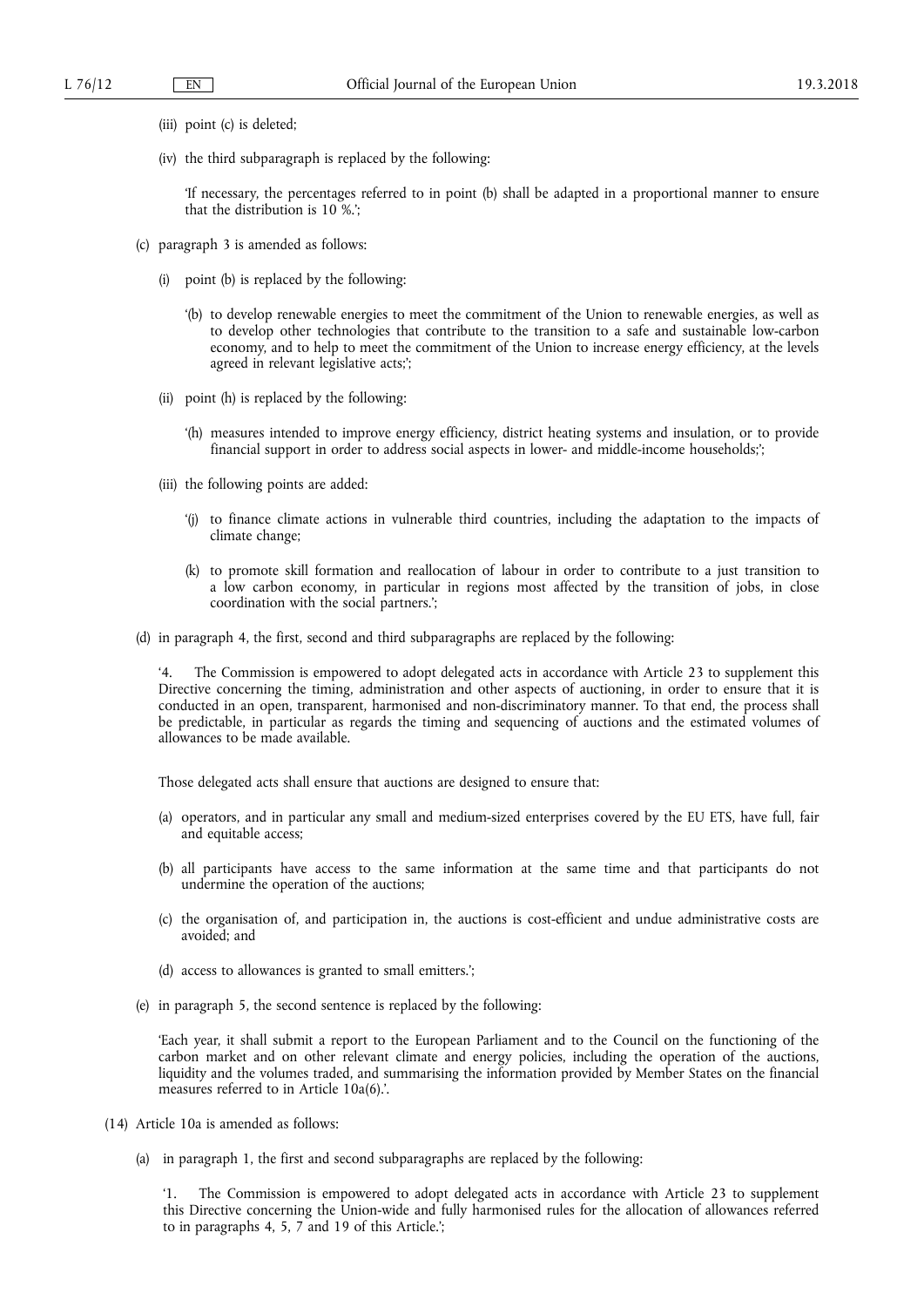(b) in paragraph 2, the following subparagraphs are added:

'The Commission shall adopt implementing acts for the purpose of determining the revised benchmark values for free allocation. Those acts shall be in accordance with the delegated acts adopted pursuant to paragraph 1 of this Article and shall comply with the following:

- (a) For the period from 2021 to 2025, the benchmark values shall be determined on the basis of information submitted pursuant to Article 11 for the years 2016 and 2017. On the basis of a comparison of those benchmark values with the benchmark values contained in Commission Decision 2011/278/EU (\*), as adopted on 27 April 2011, the Commission shall determine the annual reduction rate for each benchmark, and shall apply it to the benchmark values applicable in the period from 2013 to 2020 in respect of each year between 2008 and 2023 to determine the benchmark values for the period from 2021 to 2025.
- (b) Where the annual reduction rate exceeds 1,6 % or is below 0,2 %, the benchmark values for the period from 2021 to 2025 shall be the benchmark values applicable in the period from 2013 to 2020 reduced by whichever of those two percentage rates is relevant, in respect of each year between 2008 and 2023.
- (c) For the period from 2026 to 2030, the benchmark values shall be determined in the same manner as set out in points (a) and (b) on the basis of information submitted pursuant to Article 11 for the years 2021 and 2022 and on the basis of applying the annual reduction rate in respect of each year between 2008 and 2028.

By way of derogation regarding the benchmark values for aromatics, hydrogen and syngas, these benchmark values shall be adjusted by the same percentage as the refineries benchmarks in order to preserve a level playing field for producers of those products.

The implementing acts referred to in the third subparagraph shall be adopted in accordance with the examination procedure referred to in Article 22a(2).

In order to promote efficient energy recovery from waste gases, for the period referred to in point (b) of the third subparagraph, the benchmark value for hot metal, which predominantly relates to waste gases, shall be updated with an annual reduction rate of 0,2 %.

- (\*) Commission Decision 2011/278/EU of 27 April 2011 determining transitional Union-wide rules for harmonised free allocation of emission allowances pursuant to Article 10a of Directive 2003/87/EC of the European Parliament and of the Council (OJ L 130, 17.5.2011, p. 1).';
- (c) paragraph 4 is replaced by the following:

'4. Free allocation shall be given to district heating as well as to high efficiency cogeneration, as defined by Directive 2012/27/EU of the European Parliament and of the Council (\*), for economically justifiable demand, in respect of the production of heating or cooling. In each year subsequent to 2013, the total allocation to such installations in respect of the production of that heat shall be adjusted by the linear factor referred to in Article 9 of this Directive, except for any year in which those allocations are adjusted in a uniform manner pursuant to paragraph 5 of this Article.

(d) paragraph 5 is replaced by the following:

'5. In order to respect the auctioning share set out in Article 10, for every year in which the sum of free allocations does not reach the maximum amount that respects the auctioning share, the remaining allowances up to that amount shall be used to prevent or limit reduction of free allocations to respect the auctioning share in later years. Where, nonetheless, the maximum amount is reached, free allocations shall be adjusted accordingly. Any such adjustment shall be done in a uniform manner.';

(e) the following paragraphs are inserted:

'5a. By way of derogation from paragraph 5, an additional amount of up to 3 % of the total quantity of allowances shall, to the extent necessary, be used to increase the maximum amount available under paragraph 5.

<sup>(\*)</sup> Directive 2012/27/EU of the European Parliament and of the Council of 25 October 2012 on energy efficiency, amending Directives 2009/125/EC and 2010/30/EU and repealing Directives 2004/8/EC and 2006/32/EC (OJ L 315, 14.11.2012, p. 1).';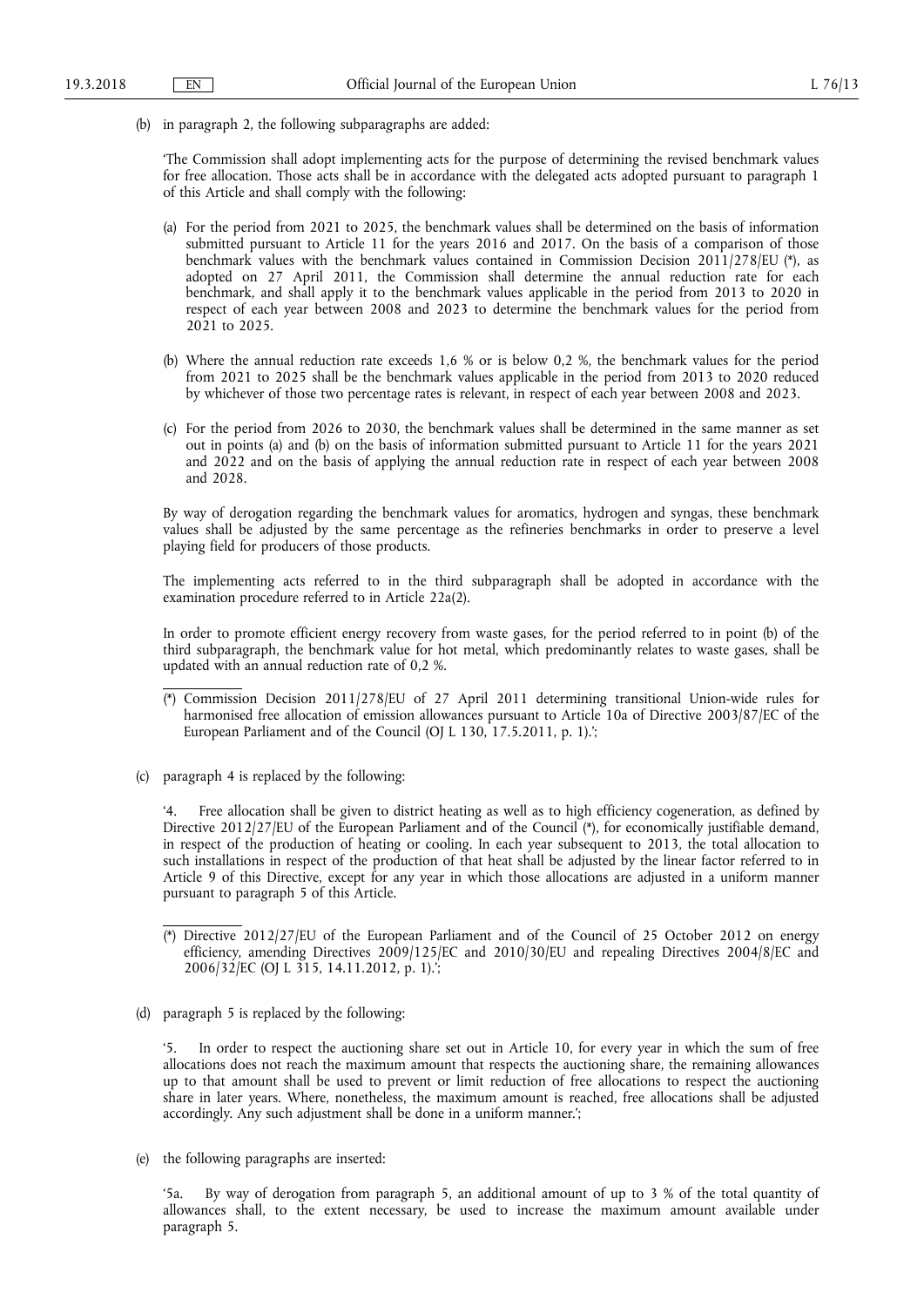5b. Where less than 3 % of the total quantity of allowances is needed to increase the maximum amount available under paragraph 5:

- a maximum of 50 million allowances shall be used to increase the amount of allowances available to support innovation in accordance with Article 10a(8); and
- a maximum of 0,5 % of the total quantity of allowances shall be used to increase the amount of allowances available to modernise the energy systems of certain Member States in accordance with Article 10d.';
- (f) paragraph 6 is replaced by the following:

'6. Member States should adopt financial measures in accordance with the second and fourth subparagraphs in favour of sectors or subsectors which are exposed to a genuine risk of carbon leakage due to significant indirect costs that are actually incurred from greenhouse gas emission costs passed on in electricity prices, provided that such financial measures are in accordance with State aid rules, and in particular do not cause undue distortions of competition in the internal market. Where the amount available for such financial measures exceeds 25 % of the revenues generated from the auctioning of allowances, the Member State concerned shall set out the reasons for exceeding that amount.

Member States shall also seek to use no more than 25 % of the revenues generated from the auctioning of allowances for the financial measures referred to in the first subparagraph. Within three months of the end of each year, Member States that have such financial measures in place shall make available to the public, in an easily accessible form, the total amount of compensation provided per benefitting sector and subsector. As from 2018, in any year in which a Member State uses more than 25 % of the revenues generated from the auctioning of allowances for such purposes, it shall publish a report setting out the reasons for exceeding that amount. The report shall include relevant information on electricity prices for large industrial consumers benefiting from such financial measures, without prejudice to requirements regarding the protection of confidential information. The report shall also include information on whether due consideration has been given to other measures to sustainably lower indirect carbon costs in the medium to long term.

The Commission shall include in the report provided for in Article 10(5), *inter alia*, an assessment of the effects of such financial measures on the internal market and, where appropriate, recommend any measures that may be necessary pursuant to that assessment.

Those measures shall be such as to ensure that there is adequate protection against the risk of carbon leakage, based on *ex-ante* benchmarks for the indirect emissions of  $CO<sub>2</sub>$  per unit of production. Those *ex-ante* benchmarks shall be calculated for a given sector or subsector as the product of the electricity consumption per unit of production corresponding to the most efficient available technologies and of the CO<sub>2</sub> emissions of the relevant European electricity production mix.';

- (g) paragraph 7 is amended as follows:
	- (i) the first subparagraph is replaced by the following:

'Allowances from the maximum amount referred to in paragraph 5 of this Article which were not allocated for free by 2020 shall be set aside for new entrants, together with 200 million allowances placed in the market stability reserve pursuant to Article 1(3) of Decision (EU) 2015/1814. Of the allowances set aside, up to 200 million shall be returned to the market stability reserve at the end of the period from 2021 to 2030 if not allocated for that period.

From 2021, allowances that pursuant to paragraphs 19 and 20 are not allocated to installations shall be added to the amount of allowances set aside in accordance with the first sentence of the first subparagraph of this paragraph.';

- (ii) the fourth and fifth subparagraphs are deleted.
- (h) in paragraph 8, the first, second and third subparagraphs are replaced by the following:

'325 million allowances from the quantity which could otherwise be allocated for free pursuant to this Article, and 75 million allowances from the quantity which could otherwise be auctioned pursuant to Article 10, shall be made available to support innovation in low-carbon technologies and processes in sectors listed in Annex I, including environmentally safe carbon capture and utilisation ("CCU") that contributes substantially to mitigating climate change, as well as products substituting carbon intensive ones produced in sectors listed in Annex I, and to help stimulate the construction and operation of projects that aim at the environmentally safe capture and geological storage ("CCS") of CO<sub>2</sub>, as well as of innovative renewable energy and energy storage technologies; in geographically balanced locations within the territory of the Union (the "innovation fund"). Projects in all Member States, including small-scale projects, shall be eligible.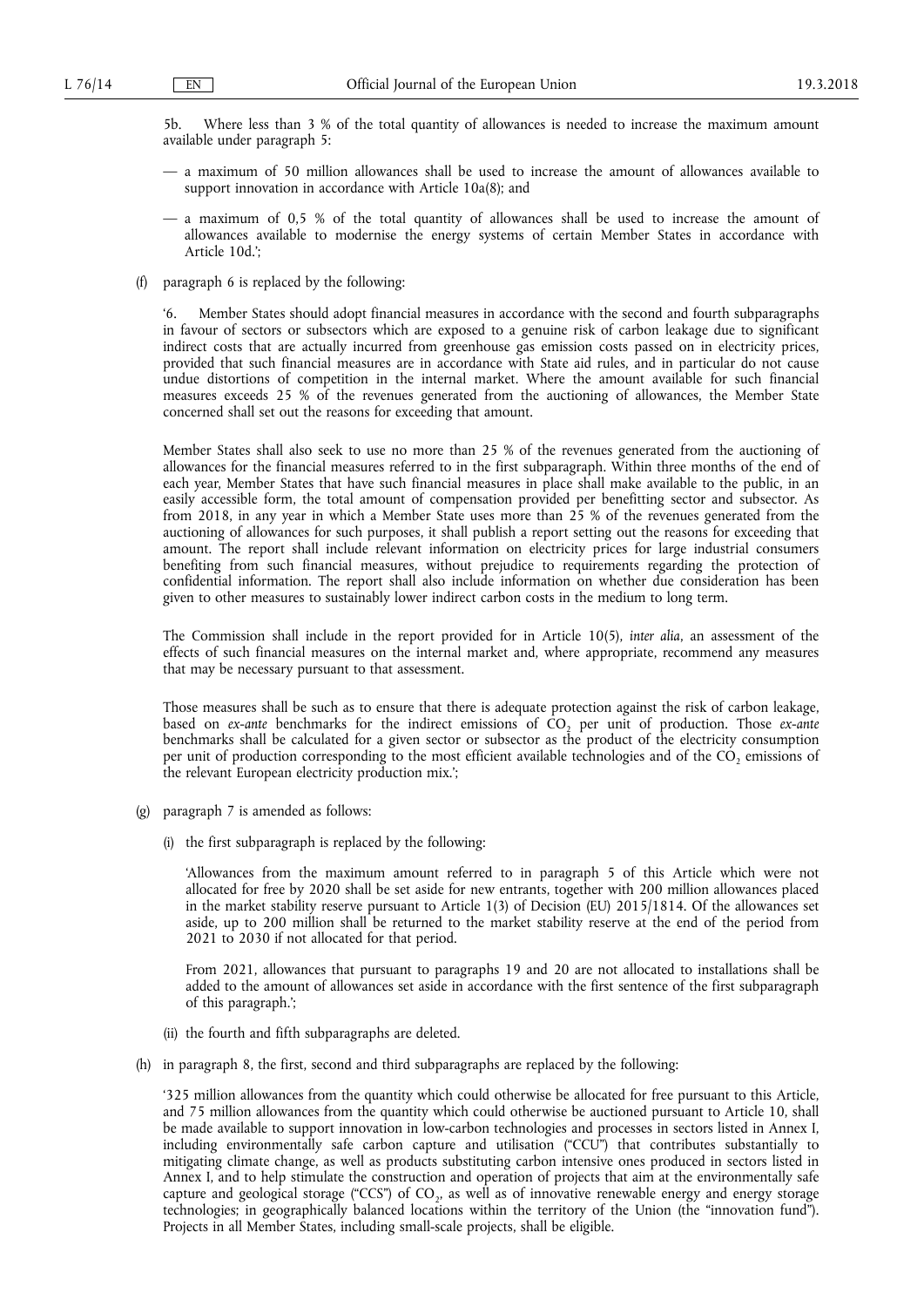In addition, 50 million unallocated allowances from the market stability reserve shall supplement any remaining revenues from the 300 million allowances available in the period from 2013 to 2020 under Commission Decision 2010/670/EU (\*), and shall be used in a timely manner for innovation support as referred to in the first subparagraph.

Projects shall be selected on the basis of objective and transparent criteria, taking into account, where relevant, the extent to which projects contribute to achieving emission reductions well below the benchmarks referred to in paragraph 2. Projects shall have the potential for widespread application or to significantly lower the costs of transitioning towards a low-carbon economy in the sectors concerned. Projects involving CCU shall deliver a net reduction in emissions and ensure avoidance or permanent storage of CO<sub>2</sub>. Technologies receiving support shall not yet be commercially available but shall represent breakthrough solutions or be sufficiently mature to be ready for demonstration at pre-commercial scale. Up to 60 % of the relevant costs of projects may be supported, out of which up to 40 % need not be dependent on verified avoidance of greenhouse gas emissions, provided that pre-determined milestones, taking into account the technology deployed, are attained.

The Commission is empowered to adopt delegated acts in accordance with Article 23 to supplement this Directive concerning rules on the operation of the innovation fund, including the selection procedure and criteria.

- (\*) Commission Decision 2010/670/EU of 3 November 2010 laying down criteria and measures for the financing of commercial demonstration projects that aim at the environmentally safe capture and geological storage of CO<sub>2</sub> as well as demonstration projects of innovative renewable energy technologies under the scheme for greenhouse gas emission allowance trading within the Community established by Directive 2003/87/EC of the European Parliament and of the Council (OJ L 290, 6.11.2010, p. 39).';
- (i) paragraph 9 is replaced by the following:

'9. Greece, which had a gross domestic product (GDP) per capita at market prices below 60 % of the Union average in 2014, may claim, prior to the application of paragraph 7 of this Article, up to 25 million allowances from the maximum amount referred to in paragraph 5 of this Article which are not allocated for free by 31 December 2020, for the co-financing of up to 60 % of the decarbonisation of the electricity supply of islands within its territory. Article 10d(3) shall apply *mutatis mutandis* to such allowances. Allowances may be claimed where, due to restricted access to the international debt markets, a project aiming at the decarbonisation of the electricity supply of Greece's islands could otherwise not be realised and where the European Investment Bank (EIB) confirms the financial viability and socio-economic benefits of the project.';

- (j) paragraph 10 is deleted;
- (k) in paragraph 11, the wording ', with a view to reaching no free allocation in 2027' is deleted;
- (l) paragraphs 12 to 18 are deleted;
- (m) paragraph 20 is replaced by the following:

The level of free allocations given to installations whose operations have increased or decreased, as assessed on the basis of a rolling average of two years, by more than 15 % compared to the level initially used to determine the free allocation for the relevant period referred to in Article 11(1) shall, as appropriate, be adjusted. Such adjustments shall be carried out with allowances from, or by adding allowances to, the amount of allowances set aside in accordance with paragraph 7 of this Article.';

(n) the following paragraph is added:

'21. In order to ensure the effective, non-discriminatory and uniform application of the adjustments and threshold referred to in paragraph 20 of this Article, to avoid any undue administrative burden, and to prevent manipulation or abuse of the adjustments to the allocation, the Commission may adopt implementing acts which define further arrangements for the adjustments. Those implementing acts shall be adopted in accordance with the examination procedure referred to in Article 22a(2).'.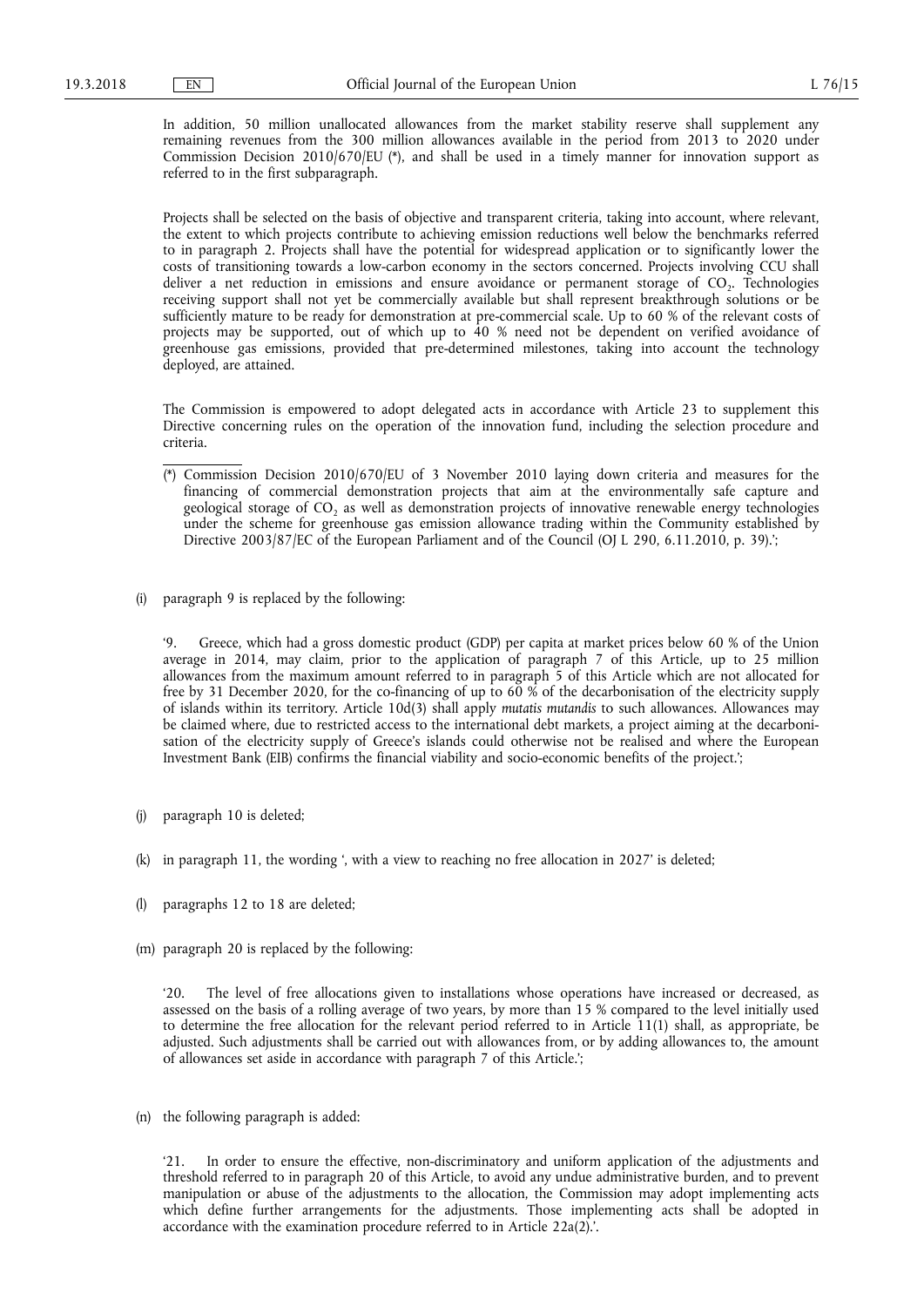(15) Articles 10b and 10c are replaced by the following:

# '*Article 10b*

# **Transitional measures to support certain energy intensive industries in the event of carbon leakage**

1. Sectors and subsectors in relation to which the product resulting from multiplying their intensity of trade with third countries, defined as the ratio between the total value of exports to third countries plus the value of imports from third countries and the total market size for the European Economic Area (annual turnover plus total imports from third countries), by their emission intensity, measured in kgCO<sub>2</sub>, divided by their gross value added (in euros), exceeds 0,2, shall be deemed to be at risk of carbon leakage. Such sectors and subsectors shall be allocated allowances free of charge for the period until 2030 at 100 % of the quantity determined pursuant to Article 10a.

2. Sectors and subsectors in relation to which the product resulting from multiplying their intensity of trade with third countries by their emission intensity exceeds 0,15 may be included in the group referred to in paragraph 1, using data for the years from 2014 to 2016, on the basis of a qualitative assessment and of the following criteria:

- (a) the extent to which it is possible for individual installations in the sector or subsector concerned to reduce emission levels or electricity consumption;
- (b) current and projected market characteristics, including, where relevant, any common reference price;
- (c) profit margins as a potential indicator of long-run investment or relocation decisions, taking into account changes in costs of production relating to emission reductions.

3. Sectors and subsectors that do not exceed the threshold referred to in paragraph 1, but have an emission intensity measured in kgCO<sub>2</sub>, divided by their gross value added (in euros), which exceeds 1,5, shall also be assessed at a 4-digit level (NACE-4 code). The Commission shall make the results of that assessment public.

Within three months of the publication referred to in the first subparagraph, the sectors and subsectors referred to in that subparagraph may apply to the Commission for either a qualitative assessment of their carbon leakage exposure at a 4-digit level (NACE-4 code) or an assessment on the basis of the classification of goods used for statistics on industrial production in the Union at an 8-digit level (Prodcom). To that end, sectors and subsectors shall submit duly substantiated, complete and independently verified data to enable the Commission to carry out the assessment together with the application.

Where a sector or subsector chooses to be assessed at a 4-digit level (NACE-4 code), it may be included in the group referred to in paragraph 1 on the basis of the criteria referred to in points (a), (b) and (c) of paragraph 2. Where a sector or subsector chooses to be assessed at an 8-digit level (Prodcom), it shall be included in the group referred to in paragraph 1 provided that, at that level, the threshold of 0,2 referred to in paragraph 1 is exceeded.

Sectors and subsectors for which free allocation is calculated on the basis of the benchmark values referred to in the fourth subparagraph of Article 10a(2) may also request to be assessed in accordance with the third subparagraph of this paragraph.

By way of derogation from paragraphs 1 and 2, a Member State may request, by 30 June 2018, that a sector or subsector listed in the Annex to Commission Decision 2014/746/EU (\*) in respect of classifications at a 6-digit or an 8-digit level (Prodcom) be considered to be included in the group referred to in paragraph 1. Any such request shall only be considered where the requesting Member State establishes that the application of that derogation is justified on the basis of duly substantiated, complete, verified and audited data for the five most recent years provided by the sector or subsector concerned, and includes all relevant information with its request. On the basis of those data, the sector or subsector concerned shall be included in respect of those classifications where, within a heterogeneous 4-digit level (NACE-4 code), it is shown that it has a substantially higher trade and emission intensity at a 6-digit or an 8-digit level (Prodcom), exceeding the threshold set out in paragraph 1.

4. Other sectors and subsectors are considered to be able to pass on more of the costs of allowances in product prices, and shall be allocated allowances free of charge at 30 % of the quantity determined pursuant to Article 10a. Unless otherwise decided in the review pursuant to Article 30, free allocations to other sectors and subsectors, except district heating, shall decrease by equal amounts after 2026 so as to reach a level of no free allocation in 2030.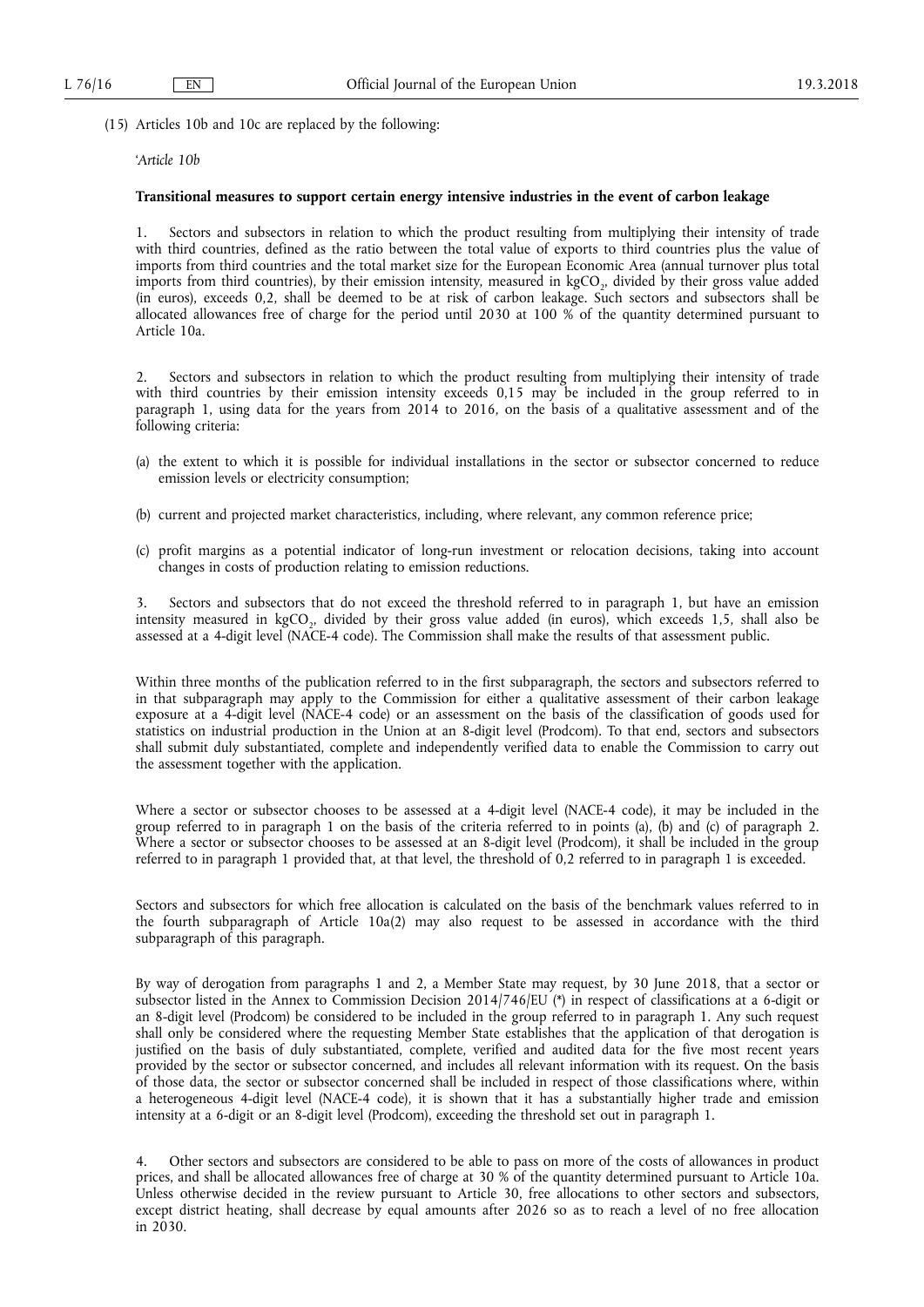5. The Commission is empowered to adopt, by 31 December 2019, delegated acts in accordance with Article 23 to supplement this Directive concerning the determination of sectors and subsectors deemed at risk of carbon leakage, as referred to in paragraphs 1, 2 and 3 of this Article, for activities at a 4-digit level (NACE-4 code) as far as paragraph 1 of this Article is concerned, based on data for the three most recent calendar years available.

#### *Article 10c*

#### **Option for transitional free allocation for the modernisation of the energy sector**

1. By way of derogation from Article 10a(1) to (5), Member States which had in 2013 a GDP per capita at market prices (in euros) below 60 % of the Union average may give a transitional free allocation to installations for electricity generation for the modernisation, diversification and sustainable transformation of the energy sector. The investments supported shall be consistent with the transition to a safe and sustainable low-carbon economy, the objectives of the Union's 2030 climate and energy policy framework, and reaching the long-term objectives expressed in the Paris Agreement. The derogation provided for in this paragraph shall end on 31 December 2030.

2. The Member State concerned shall organise a competitive bidding process, to take place in one or more rounds between 2021 and 2030, for projects involving a total amount of investment exceeding EUR 12,5 million, in order to select the investments to be financed with free allocation. That competitive bidding process shall:

- (a) comply with the principles of transparency, non-discrimination, equal treatment and sound financial management;
- (b) ensure that only projects which contribute to the diversification of their energy mix and sources of supply, the necessary restructuring, environmental upgrading and retrofitting of the infrastructure, clean technologies, such as renewable energy technologies, or modernisation of the energy production sector, such as efficient and sustainable district heating, and of the transmission and distribution sector, are eligible to bid;
- (c) define clear, objective, transparent and non-discriminatory selection criteria for the ranking of projects, so as to ensure that only projects are selected which:
	- (i) on the basis of a cost-benefit analysis, ensure a net positive gain in terms of emission reduction and realise a pre-determined significant level of CO<sub>2</sub> reductions taking into account the size of the project;
	- (ii) are additional, clearly respond to replacement and modernisation needs and do not supply a market-driven increase in energy demand;
	- (iii) offer the best value for money; and
	- (iv) do not contribute to or improve the financial viability of highly emission-intensive electricity generation or increase dependency on emission-intensive fossil fuels.

By way of derogation from Article 10(1) and without prejudice to the last sentence of paragraph 1 of this Article, in the event that an investment selected through the competitive bidding process is cancelled or the intended performance is not reached, the earmarked allowances may be used through a single additional round of the competitive bidding process at the earliest one year thereafter to finance other investments.

By 30 June 2019, any Member State intending to make use of optional transitional free allocation for the modernisation of the energy sector shall publish a detailed national framework setting out the competitive bidding process, including the planned number of rounds referred to in the first subparagraph, and the selection criteria, for public comment.

Where investments with a value of less than EUR 12,5 million are to be supported with free allocation and are not selected through the competitive bidding process referred to in this paragraph, the Member State shall select projects based on objective and transparent criteria. The results of this selection process shall be published for public comment. On this basis, the Member State concerned shall, by 30 June 2019, establish, publish and submit to the Commission a list of investments. Where more than one investment is carried out within the same installation, they shall be assessed as a whole to establish whether or not the value threshold of EUR 12,5 million is exceeded, unless those investments are, independently, technically or financially viable.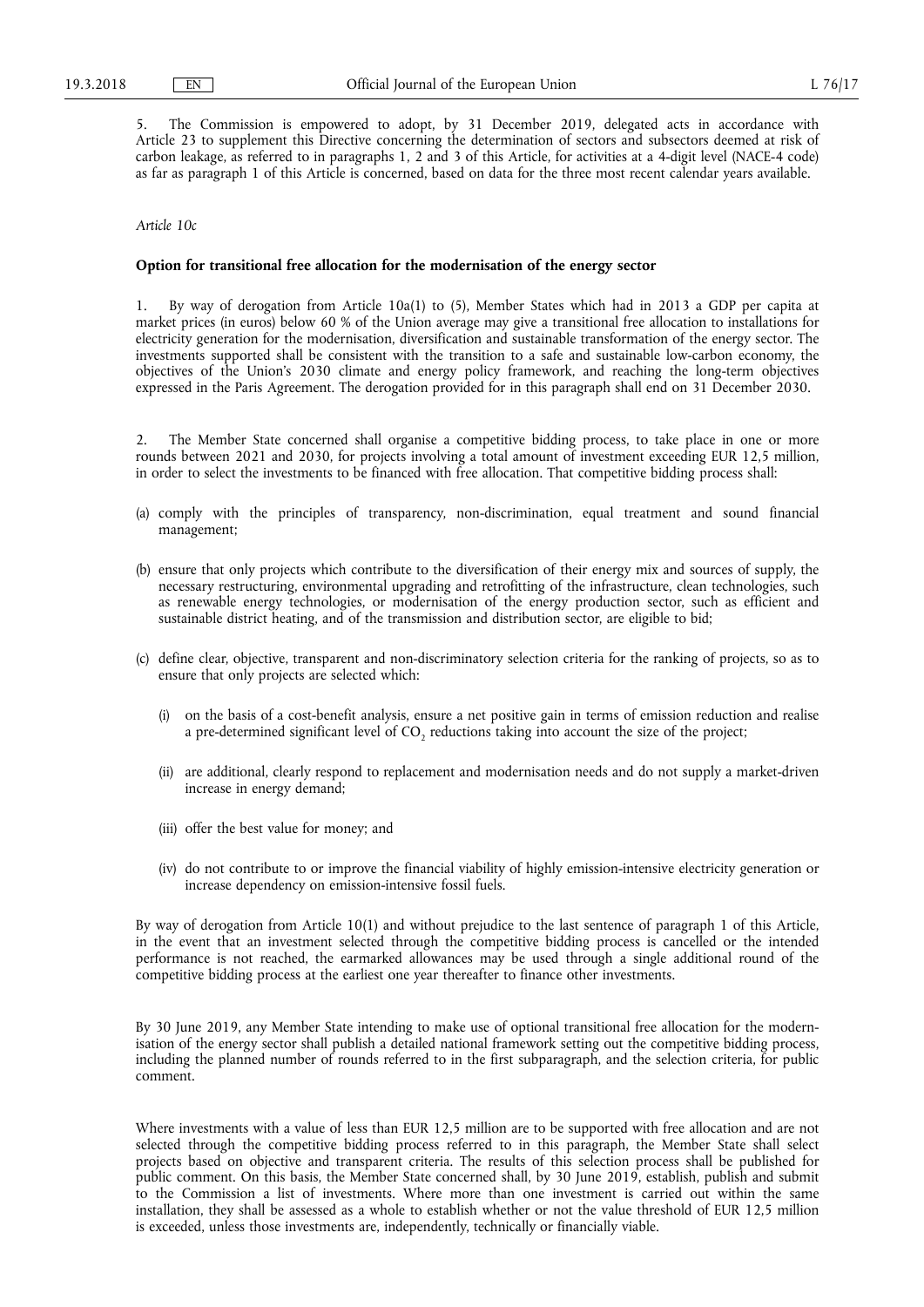3. The value of the intended investments shall at least equal the market value of the free allocation, while taking into account the need to limit directly linked price increases. The market value shall be the average of the price of allowances on the common auction platform in the preceding calendar year. Up to 70 % of the relevant costs of an investment may be supported using the free allocation, provided that the remaining costs are financed by private legal entities.

4. Transitional free allocations shall be deducted from the quantity of allowances that the Member State would otherwise auction. The total free allocation shall be no more than 40 % of the allowances which the Member State concerned will receive, pursuant to Article 10(2)(a), in the period from 2021 to 2030, spread out in equal annual volumes over that period.

5. Where a Member State, pursuant to Article 10d(4), uses allowances distributed for the purposes of solidarity, growth and interconnections within the Union in accordance with Article 10(2)(b), that Member State may, by way of derogation from paragraph 4 of this Article, use for transitional free allocation a total quantity of up to 60 % of the allowances received in the period from 2021 to 2030 pursuant to Article  $10(2)(a)$ , using a corresponding amount of the allowances distributed in accordance with Article 10(2)(b).

Any allowances not allocated under this Article by 2020 may be allocated over the period from 2021 to 2030 to investments selected through the competitive bidding process referred to in paragraph 2, unless the Member State concerned informs the Commission by 30 September 2019 of its intention not to allocate some or all of those allowances over the period from 2021 to 2030, and of the amount of allowances to be auctioned instead in 2020. Where such allowances are allocated over the period from 2021 to 2030, a corresponding amount of allowances shall be taken into account for the application of the 60 % limit set out in the first subparagraph of this paragraph.

6. Allocations to operators shall be made upon demonstration that an investment selected in accordance with the rules of the competitive bidding process has been carried out. Where an investment leads to additional electricity generation capacity, the operator concerned shall also demonstrate that a corresponding amount of electricity-generation capacity with higher emission intensity has been decommissioned by it or another associated operator by the start of operation of the additional capacity.

7. Member States shall require benefiting electricity generators and network operators to report, by 28 February of each year, on the implementation of their selected investments, including the balance of free allocation and investment expenditure incurred and the types of investments supported. Member States shall report on this to the Commission, and the Commission shall make such reports public.

- (\*) Commission Decision 2014/746/EU of 27 October 2014 determining, pursuant to Directive 2003/87/EC of the European Parliament and of the Council, a list of sectors and subsectors which are deemed to be exposed to a significant risk of carbon leakage, for the period 2015 to 2019 (OJ L 308, 29.10.2014, p. 114).'.
- (16) The following Article is inserted:

'*Article 10d* 

## **Modernisation Fund**

1. A fund to support investments proposed by the beneficiary Member States, including the financing of smallscale investment projects, to modernise energy systems and improve energy efficiency, in Member States with a GDP per capita at market prices below 60 % of the Union average in 2013 (the "Modernisation Fund"), shall be established for the period from 2021 to 2030. The Modernisation Fund shall be financed through the auctioning of allowances as set out in Article 10.

The investments supported shall be consistent with the aims of this Directive, as well as the objectives of the Union's 2030 climate and energy policy framework and the long-term objectives as expressed in the Paris Agreement. No support from the Modernisation Fund shall be provided to energy generation facilities that use solid fossil fuels, other than efficient and sustainable district heating in Member States with a GDP per capita at market prices below 30 % of the Union average in 2013, provided that an amount of allowances of at least an equivalent value is used for investments under Article 10c that do not involve solid fossil fuels.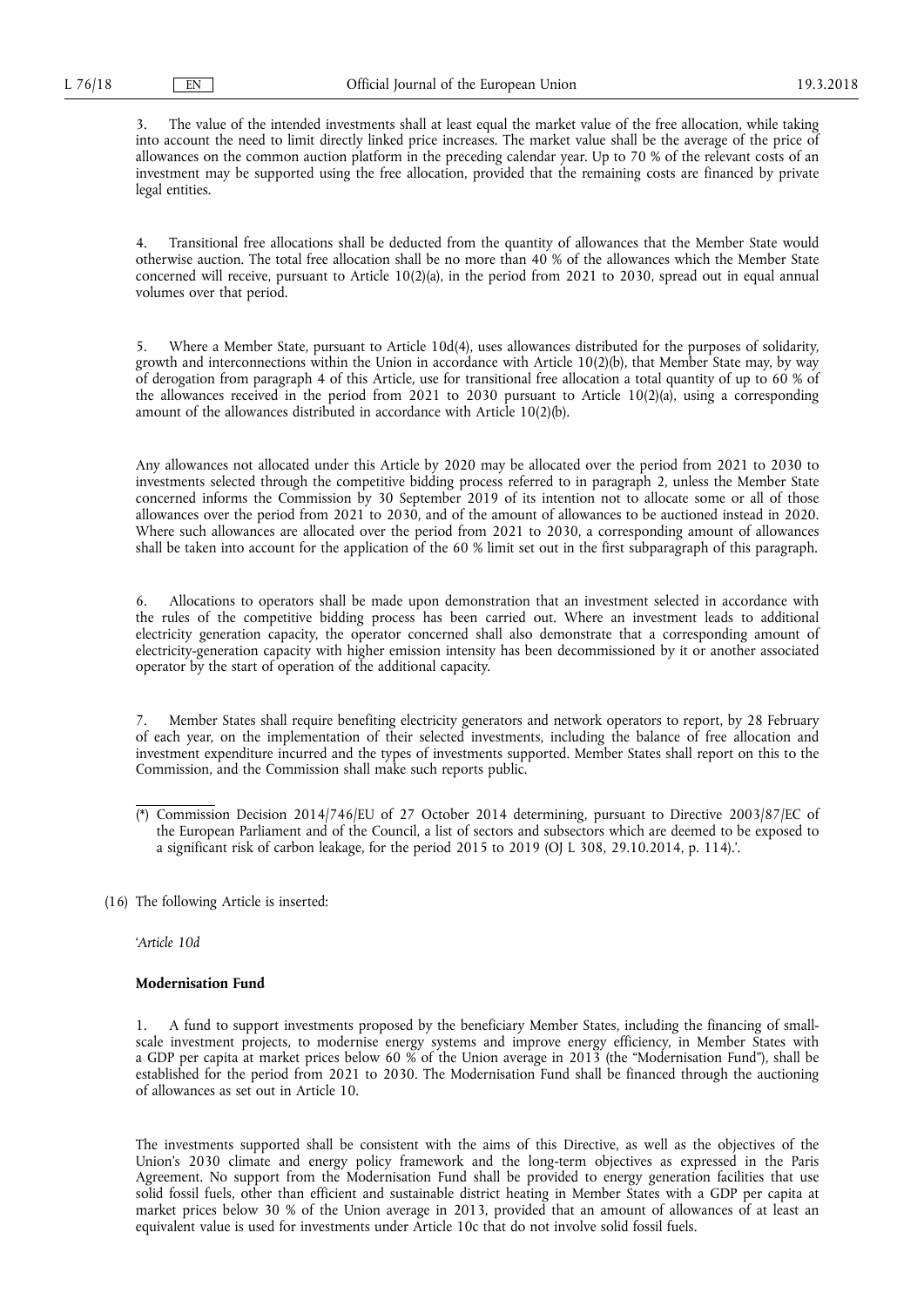2. At least 70 % of the financial resources from the Modernisation Fund shall be used to support investments in the generation and use of electricity from renewable sources, the improvement of energy efficiency, except energy efficiency relating to energy generation using solid fossil fuels, energy storage and the modernisation of energy networks, including district heating pipelines, grids for electricity transmission and the increase of interconnections between Member States, as well as to support a just transition in carbon-dependent regions in the beneficiary Member States, so as to support the redeployment, re-skilling and up-skilling of workers, education, job-seeking initiatives and start-ups, in dialogue with the social partners. Investments in energy efficiency in transport, buildings, agriculture and waste shall also be eligible.

3. The Modernisation Fund shall operate under the responsibility of the beneficiary Member States. The EIB shall ensure that the allowances are auctioned in accordance with the principles and modalities laid down in Article 10(4), and shall be responsible for managing the revenues. The EIB shall pass on the revenues to the Member States upon a disbursement decision from the Commission, where this disbursement for investments is in line with paragraph 2 of this Article or, where the investments do not fall into the areas listed in paragraph 2 of this Article, is in line with the recommendations of the investment committee. The Commission shall adopt its decision in a timely manner. The revenues shall be distributed amongst the Member States and according to the shares set out in Annex IIb, in accordance with paragraphs 6 to 12 of this Article.

4. Any Member State concerned may use the total free allocation granted pursuant to Article 10c(4), or part of that allocation, and the amount of allowances distributed for the purposes of solidarity, growth and interconnections within the Union in accordance with Article 10(2)(b), or part of that amount, in accordance with Article 10d, to support investments within the framework of the Modernisation Fund, thereby increasing the resources distributed to that Member State. By 30 September 2019, the Member State concerned shall notify the Commission of the respective amounts of allowances to be used under Article 10(2)(b), Article 10c and Article 10d.

5. An investment committee for the Modernisation Fund is hereby established. The investment committee shall be composed of a representative from each beneficiary Member State, the Commission and the EIB, and three representatives elected by the other Member States for a period of five years. It shall be chaired by the representative of the Commission. One representative of each Member State that is not a member of the investment committee may attend meetings of the committee as an observer.

The investment committee shall operate in a transparent manner. The composition of the investment committee and the curricula vitae and declarations of interests of its members shall be made available to the public and, where necessary, updated.

6. Before a beneficiary Member State decides to finance an investment from its share in the Modernisation Fund, it shall present the investment project to the investment committee and to the EIB. Where the EIB confirms that an investment falls into the areas listed in paragraph 2, the Member State may proceed to finance the investment project from its share.

Where an investment in the modernisation of energy systems, which is proposed to be financed from the Modernisation Fund, does not fall into the areas listed in paragraph 2, the investment committee shall assess the technical and financial viability of that investment, including the emission reductions it achieves, and issue a recommendation on financing the investment from the Modernisation Fund. The investment committee shall ensure that any investment relating to district heating achieves a substantial improvement in energy efficiency and emission reductions. That recommendation may include suggestions regarding appropriate financing instruments. Up to 70 % of the relevant costs of an investment which does not fall into the areas listed in paragraph 2 may be supported with resources from the Modernisation Fund provided that the remaining costs are financed by private legal entities.

7. The investment committee shall strive to adopt its recommendations by consensus. If the investment committee is not able to decide by consensus within a deadline set by the chairman, it shall take a decision by simple majority.

If the representative of the EIB does not endorse financing an investment, a recommendation shall only be adopted if a majority of two-thirds of all members vote in favour. The representative of the Member State in which the investment is to take place and the representative of the EIB shall not be entitled to cast a vote in this case. This subparagraph shall not apply to small-scale projects funded through loans provided by a national promotional bank or through grants contributing to the implementation of a national programme serving specific objectives in line with the objectives of the Modernisation Fund, provided that not more than 10 % of the Member States' share set out in Annex IIb is used under the programme.

8. Any acts or recommendations by the EIB or the investment committee made pursuant to paragraphs 6 and 7 shall be made in a timely manner and state the reasons on which they are based. Such acts and recommendations shall be made public.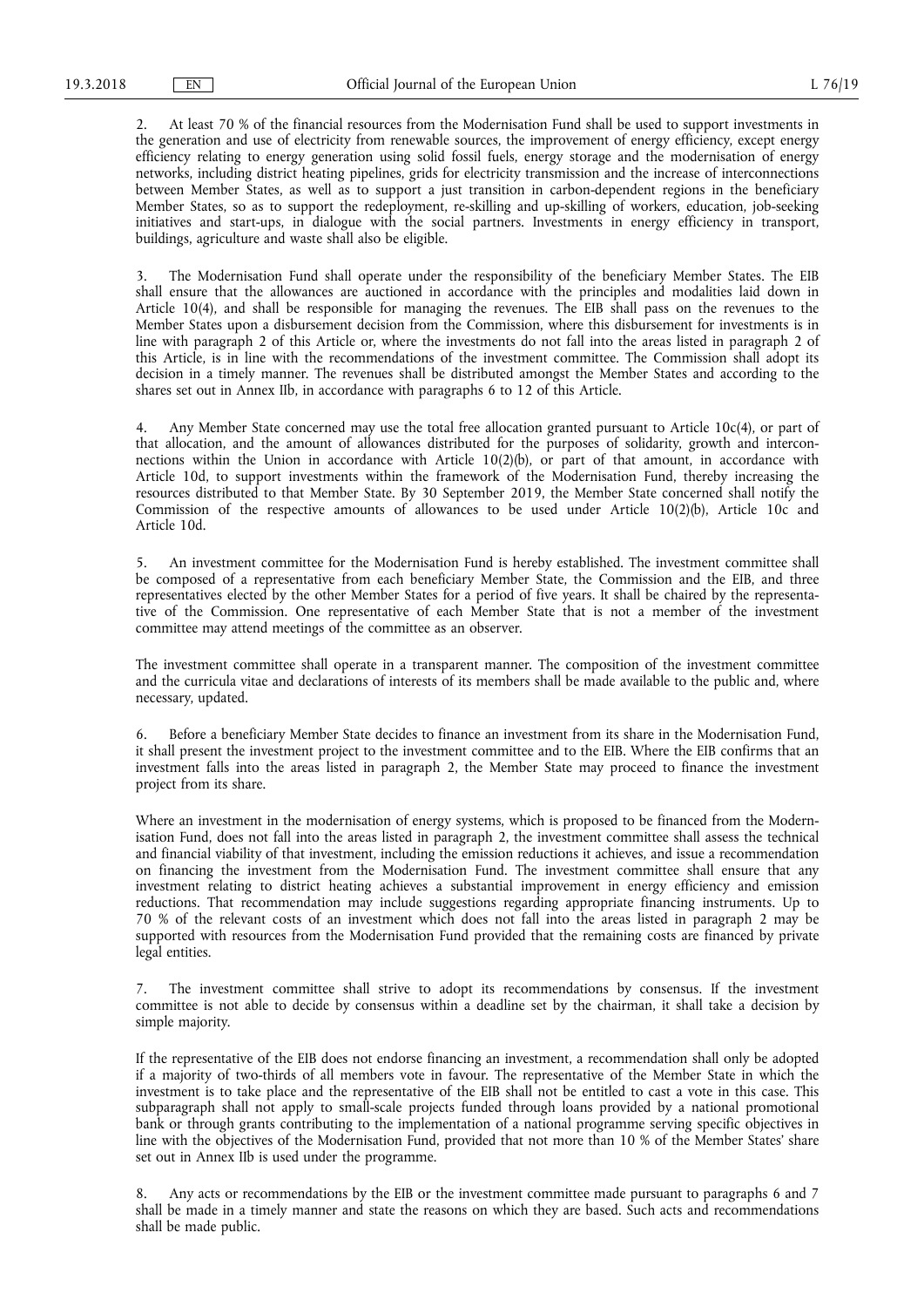9. The beneficiary Member States shall be responsible for following up on the implementation with respect to selected projects.

10. The beneficiary Member States shall report annually to the Commission on investments financed by the Modernisation Fund. The report shall be made public and include:

- (a) information on the investments financed per beneficiary Member State;
- (b) an assessment of the added value, in terms of energy efficiency or modernisation of the energy system, achieved through the investment.

11. The investment committee shall report annually to the Commission on experience with the evaluation of investments. By 31 December 2024, taking into consideration the findings of the investment committee, the Commission shall review the areas for projects referred to in paragraph 2 and the basis on which the investment committee bases its recommendations.

The Commission shall adopt implementing acts concerning detailed rules on the operation of the Modernisation Fund. Those implementing acts shall be adopted in accordance with the examination procedure referred to in Article 22a(2).'.

(17) In Article 11(1), the following subparagraph is added:

'A list of installations covered by this Directive for the five years beginning on 1 January 2021 shall be submitted by 30 September 2019, and lists for each subsequent period of five years shall be submitted every five years thereafter. Each list shall include information on production activity, transfers of heat and gases, electricity production and emissions at sub-installation level over the five calendar years preceding its submission. Free allocations shall only be given to installations where such information is provided.'.

- (18) In Article 11a, paragraphs 8 and 9 are deleted.
- (19) In Article 11b, paragraph 7 is deleted.
- (20) In Article 12(4), the following sentences are added:

'In the event of closure of electricity generation capacity in their territory due to additional national measures, Member States may cancel allowances from the total quantity of allowances to be auctioned by them referred to in Article 10(2) up to an amount corresponding to the average verified emissions of the installation concerned over a period of five years preceding the closure. The Member State concerned shall inform the Commission of such intended cancellation in accordance with the delegated acts adopted pursuant to Article 10(4).'.

(21) Article 13 is replaced by the following:

'*Article 13* 

#### **Validity of allowances**

Allowances issued from 1 January 2013 onwards shall be valid indefinitely. Allowances issued from 1 January 2021 onwards shall include an indication showing in which ten-year period beginning from 1 January 2021 they were issued, and be valid for emissions from the first year of that period onwards.'.

(22) In Article 14, paragraph 1 is replaced by the following:

'1. The Commission shall adopt implementing acts concerning the detailed arrangements for the monitoring and reporting of emissions and, where relevant, activity data, from the activities listed in Annex I, for the monitoring and reporting of tonne-kilometre data for the purpose of an application under Article 3e or 3f, which shall be based on the principles for monitoring and reporting set out in Annex IV and the requirements set out in paragraph 2 of this Article. Those implementing acts shall also specify the global warming potential of each greenhouse gas in the requirements for monitoring and reporting emissions for that gas.

Those implementing acts shall be adopted in accordance with the examination procedure referred to in Article 22a(2).'.

(23) In Article 15, the third, fourth and fifth paragraphs are replaced by the following:

'The Commission shall adopt implementing acts concerning the verification of emission reports based on the principles set out in Annex V and for the accreditation and supervision of verifiers. The Commission may also adopt implementing acts for the verification of reports submitted by aircraft operators pursuant to Article 14(3) and applications under Articles 3e and 3f, including the verification procedures to be used by verifiers. It shall specify conditions for the accreditation and withdrawal of accreditation, for mutual recognition and peer evaluation of accreditation bodies, as appropriate.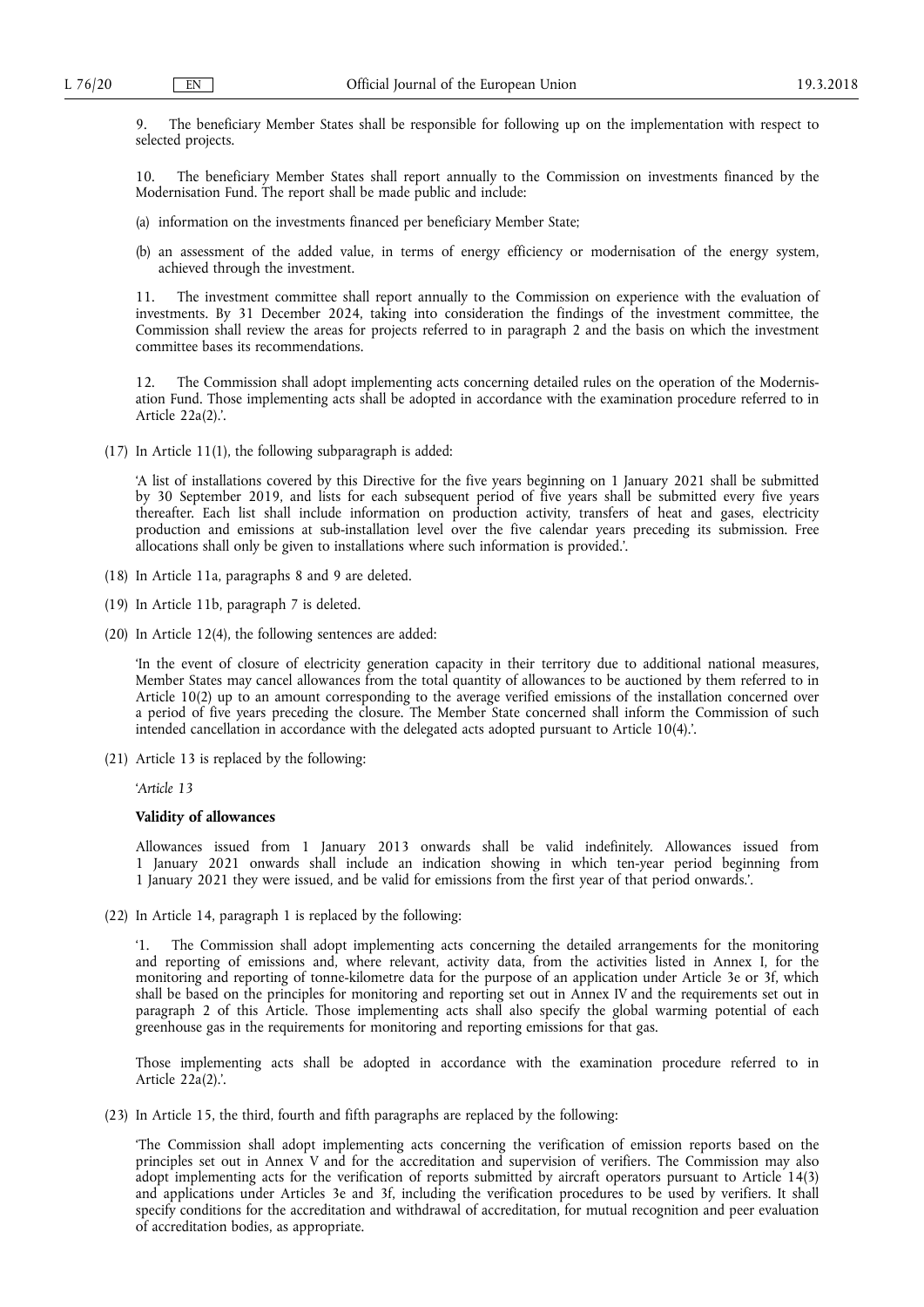Those implementing acts shall be adopted in accordance with the examination procedure referred to in Article 22a(2).'.

(24) In Article 16, paragraph 12 is replaced by the following:

'12. The Commission shall adopt implementing acts concerning detailed rules in respect of the procedures referred to in this Article. Those implementing acts shall be adopted in accordance with the examination procedure referred to in Article 22a(2).'.

(25) In Article 19, paragraph 3 is replaced by the following:

The Commission is empowered to adopt delegated acts in accordance with Article 23 to supplement this Directive by laying down all necessary requirements concerning the Union Registry for the trading period commencing on 1 January 2013 and subsequent periods, in the form of standardised electronic databases containing common data elements to track the issue, holding, transfer and cancellation, as applicable, of allowances, and to provide for public access and confidentiality, as appropriate. Those delegated acts shall also include provisions to put into effect rules on the mutual recognition of allowances in agreements to link emission trading systems.'.

- (26) Article 21 is amended as follows:
	- (a) in paragraph 1, the fourth sentence is replaced by the following:

'The report shall be drawn up on the basis of a questionnaire or outline adopted by the Commission in the form of implementing acts. Those implementing acts shall be adopted in accordance with the examination procedure referred to in Article 22a(2). $\cdot$ ;

(b) the following paragraph is added:

Every three years, the report referred to in paragraph 1 shall also pay particular attention to the equivalent measures adopted for small installations excluded from the EU ETS. The issue of equivalent measures adopted for small installations shall also be considered in the exchange of information referred to in paragraph 3.'.

(27) Article 22 is replaced by the following:

'*Article 22* 

#### **Amendments to the Annexes**

The Commission is empowered to adopt delegated acts in accordance with Article 23 to amend, where appropriate, the Annexes to this Directive, with the exception of Annexes I, IIa and IIb, in the light of the reports provided for in Article 21 and of the experience of the application of this Directive. Annexes IV and V may be amended in order to improve the monitoring, reporting and verification of emissions.'.

(28) The following Article is inserted:

'*Article 22a* 

## **Committee procedure**

1. The Commission shall be assisted by the Climate Change Committee established by Article 26 of Regulation (EU) No 525/2013 of the European Parliament and of the Council (\*). That committee shall be a committee within the meaning of Regulation (EU) No 182/2011 of the European Parliament and of the Council (\*\*).

2. Where reference is made to this paragraph, Article 5 of Regulation (EU) No 182/2011 shall apply.

Where the committee delivers no opinion, the Commission shall not adopt the draft implementing act and the third subparagraph of Article 5(4) of Regulation (EU) No 182/2011 shall apply.

- (\*) Regulation (EU) No 525/2013 of the European Parliament and of the Council of 21 May 2013 on a mechanism for monitoring and reporting greenhouse gas emissions and for reporting other information at national and Union level relevant to climate change and repealing Decision No 280/2004/EC (OJ L 165, 18.6.2013, p. 13).
- (\*\*) Regulation (EU) No 182/2011 of the European Parliament and of the Council of 16 February 2011 laying down the rules and general principles concerning mechanisms for control by the Member States of the Commission's exercise of implementing powers (OJ L 55, 28.2.2011, p. 13).'.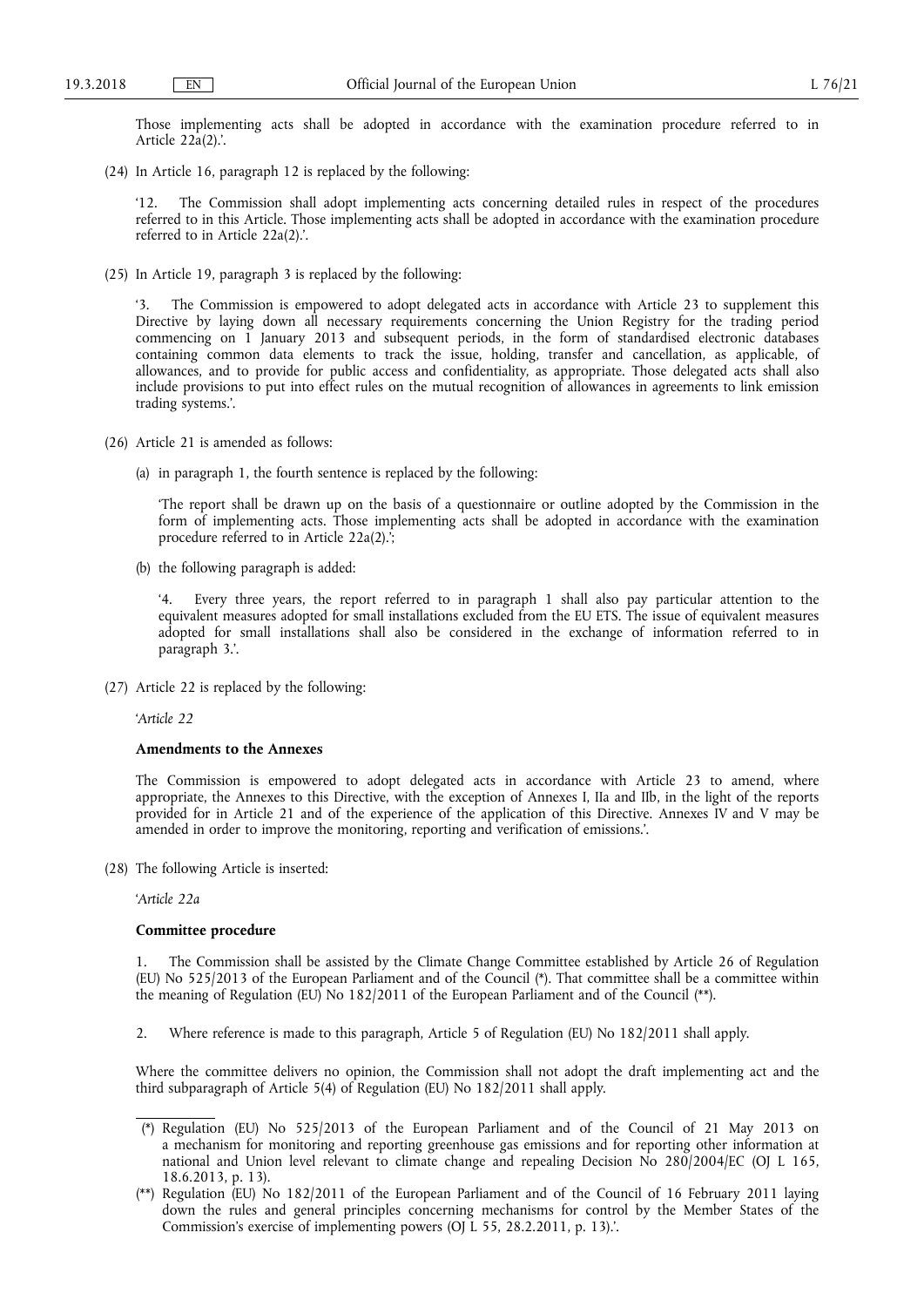(29) Article 23 is replaced by the following:

'*Article 23* 

## **Exercise of the delegation**

1. The power to adopt delegated acts is conferred on the Commission subject to the conditions laid down in this Article.

2. The power to adopt delegated acts referred to in Articles  $3d(3)$ ,  $10(4)$ ,  $10a(1)$  and  $(8)$ ,  $10b(5)$ ,  $19(3)$ , Article 22, Articles 24(3), 24a(1), 25a(1) and Article 28c shall be conferred on the Commission for an indeterminate period of time from 8 April 2018.

3. The delegation of power referred to in Articles 3d(3), 10(4), 10a(1) and (8), 10b(5), 19(3), Article 22, Articles 24(3), 24a(1), 25a(1) and Article 28c may be revoked at any time by the European Parliament or by the Council. A decision to revoke shall put an end to the delegation of the power specified in that decision. It shall take effect the day following the publication of the decision in the *Official Journal of the European Union* or at a later date specified therein. It shall not affect the validity of any delegated acts already in force.

4. Before adopting a delegated act, the Commission shall consult experts designated by each Member State in accordance with the principles laid down in the Interinstitutional Agreement of 13 April 2016 on Better Law-Making (\*).

5. As soon as it adopts a delegated act, the Commission shall notify it simultaneously to the European Parliament and to the Council.

6. A delegated act adopted pursuant to Articles 3d(3), 10(4), 10a(1) and (8), 10b(5), 19(3), Article 22, Articles 24(3), 24a(1), 25a(1) and Article 28c shall enter into force only if no objection has been expressed either by the European Parliament or by the Council within a period of two months of notification of that act to the European Parliament and to the Council or if, before the expiry of that period, the European Parliament and the Council have both informed the Commission that they will not object. That period shall be extended by two months at the initiative of the European Parliament or of the Council.

(\*) OJ L 123, 12.5.2016, p. 1.'.

- (30) Article 24 is amended as follows:
	- (a) paragraph 1 is replaced by the following:

'1. From 2008, Member States may apply emission allowance trading in accordance with this Directive to activities and to greenhouse gases which are not listed in Annex I, taking into account all relevant criteria, in particular the effects on the internal market, potential distortions of competition, the environmental integrity of the EU ETS and the reliability of the planned monitoring and reporting system, provided that the inclusion of such activities and greenhouse gases is approved by the Commission, in accordance with delegated acts which the Commission is empowered to adopt in accordance with Article 23.';

(b) in paragraph 3, the second subparagraph is replaced by the following:

'The Commission is empowered to adopt delegated acts in accordance with Article 23 to supplement this Directive to this effect.'.

- (31) Article 24a is amended as follows:
	- (a) in paragraph 1, the first and second subparagraphs are replaced by the following:

'1. In addition to the inclusions provided for in Article 24, the Commission may adopt measures for issuing allowances or credits in respect of projects administered by Member States that reduce greenhouse gas emissions not covered by the EU ETS.

Such measures shall be consistent with acts adopted pursuant to former Article 11b(7) as in force before 8 April 2018. The Commission is empowered to adopt delegated acts in accordance with Article 23 to supplement this Directive by setting out the procedure to be followed.';

(b) paragraph 2 is deleted.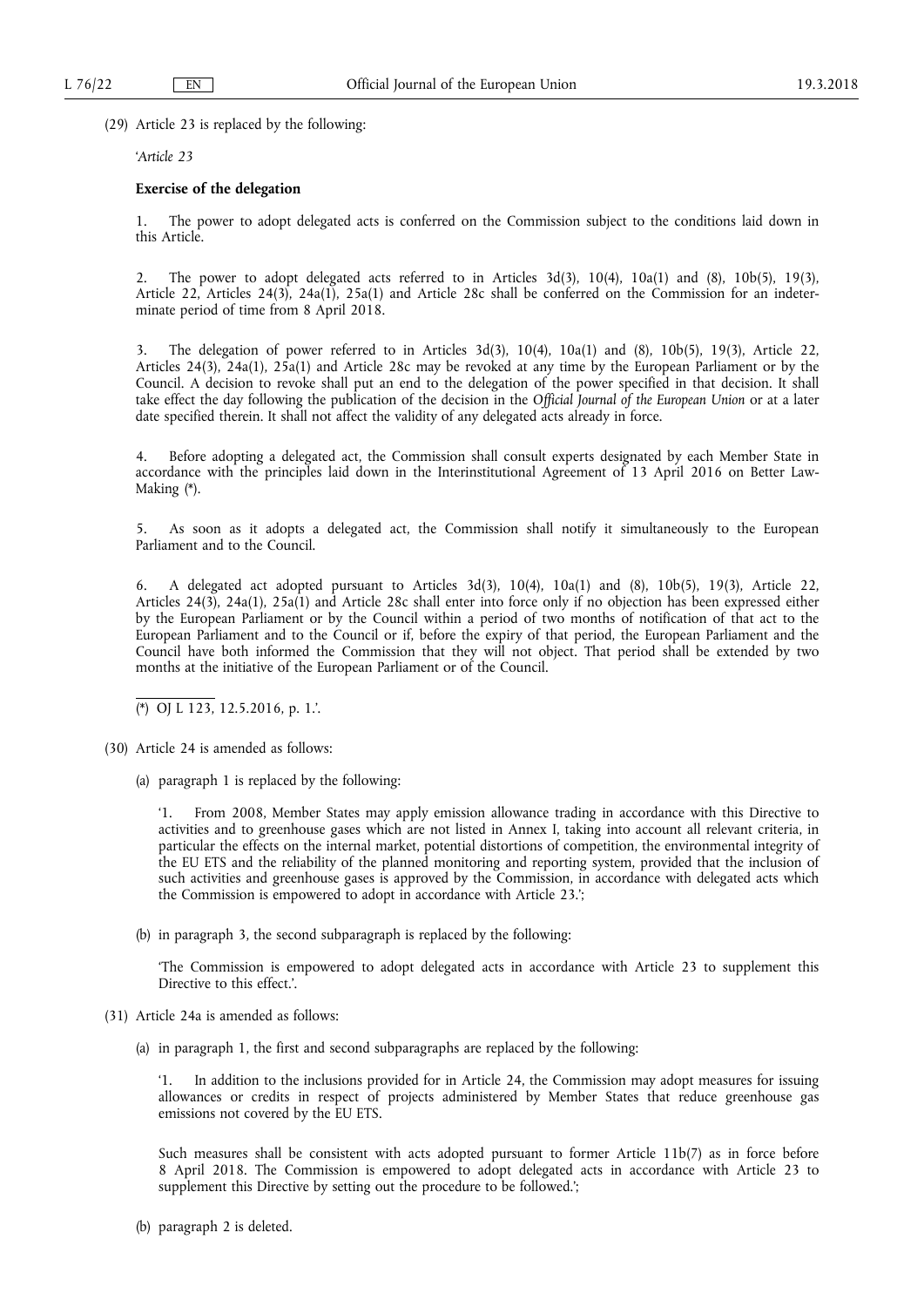- (32) In Article 25, paragraph 2 is deleted.
- (33) In Article 25a(1), the first and second subparagraphs are replaced by the following:

'Where a third country adopts measures for reducing the climate change impact of flights departing from that third country which land in the Union, the Commission, after consulting with that third country, and with Member States within the Committee referred to in Article 22a(1), shall consider options available in order to provide for optimal interaction between the EU ETS and that country's measures.

The Commission is empowered to adopt delegated acts in accordance with Article 23 to amend Annex I to this Directive to provide for flights arriving from the third country concerned to be excluded from the aviation activities listed in Annex I or to provide for any other amendments to the aviation activities listed in Annex I, except in relation to scope, which are required by an agreement concluded pursuant to Article 218 of the Treaty on the Functioning of the European Union.'.

(34) In Article 27(3), the second subparagraph is replaced by the following:

'Any such installation shall stay in the EU ETS for the rest of the period referred to in Article 11(1) during which it was reintroduced.'.

(35) The following Article is inserted:

'*Article 27a* 

#### **Optional exclusion of installations emitting less than 2 500 tonnes**

1. Member States may exclude from the EU ETS installations that have reported to the competent authority of the Member State concerned emissions of less than 2 500 tonnes of carbon dioxide equivalent, disregarding emissions from biomass, in each of the three years preceding the notification under point (a), provided that the Member State concerned:

- (a) notifies the Commission of each such installation before the list of installations pursuant to Article 11(1) is to be submitted or at the latest when that list is submitted to the Commission;
- (b) confirms that simplified monitoring arrangements are in place to assess whether any installation emits 2 500 tonnes or more of carbon dioxide equivalent, disregarding emissions from biomass, in any one calendar year;
- (c) confirms that if any installation emits 2 500 tonnes or more of carbon dioxide equivalent, disregarding emissions from biomass, in any one calendar year, the installation will be reintroduced into the EU ETS; and
- (d) makes the information referred to in points (a), (b) and (c) available to the public.

When an installation is reintroduced into the EU ETS pursuant to point (c) of paragraph 1 of this Article, any allowances allocated pursuant to Article 10a shall be granted starting from the year of the reintroduction. Allowances allocated to such an installation shall be deducted from the quantity to be auctioned pursuant to Article 10(2) by the Member State in which the installation is situated.

3. Member States may also exclude from the EU ETS reserve or backup units which did not operate more than 300 hours per year in each of the three years preceding the notification under point (a) of paragraph 1, under the same conditions as set out in paragraphs 1 and 2.'.

(36) Article 28c is replaced by the following:

'*Article 28c* 

#### **Provisions for monitoring, reporting and verification for the purpose of the global market-based measure**

The Commission is empowered to adopt delegated acts in accordance with Article 23 to supplement this Directive concerning the appropriate monitoring, reporting and verification of emissions for the purpose of implementing the ICAO's global market-based measure on all routes covered by it. Those delegated acts shall be based on the relevant instruments adopted in the ICAO, shall avoid any distortion of competition and be consistent with the principles contained in the acts referred to in Article 14(1), and shall ensure that the emissions reports submitted are verified in accordance with the verification principles and criteria laid down in Article 15.'.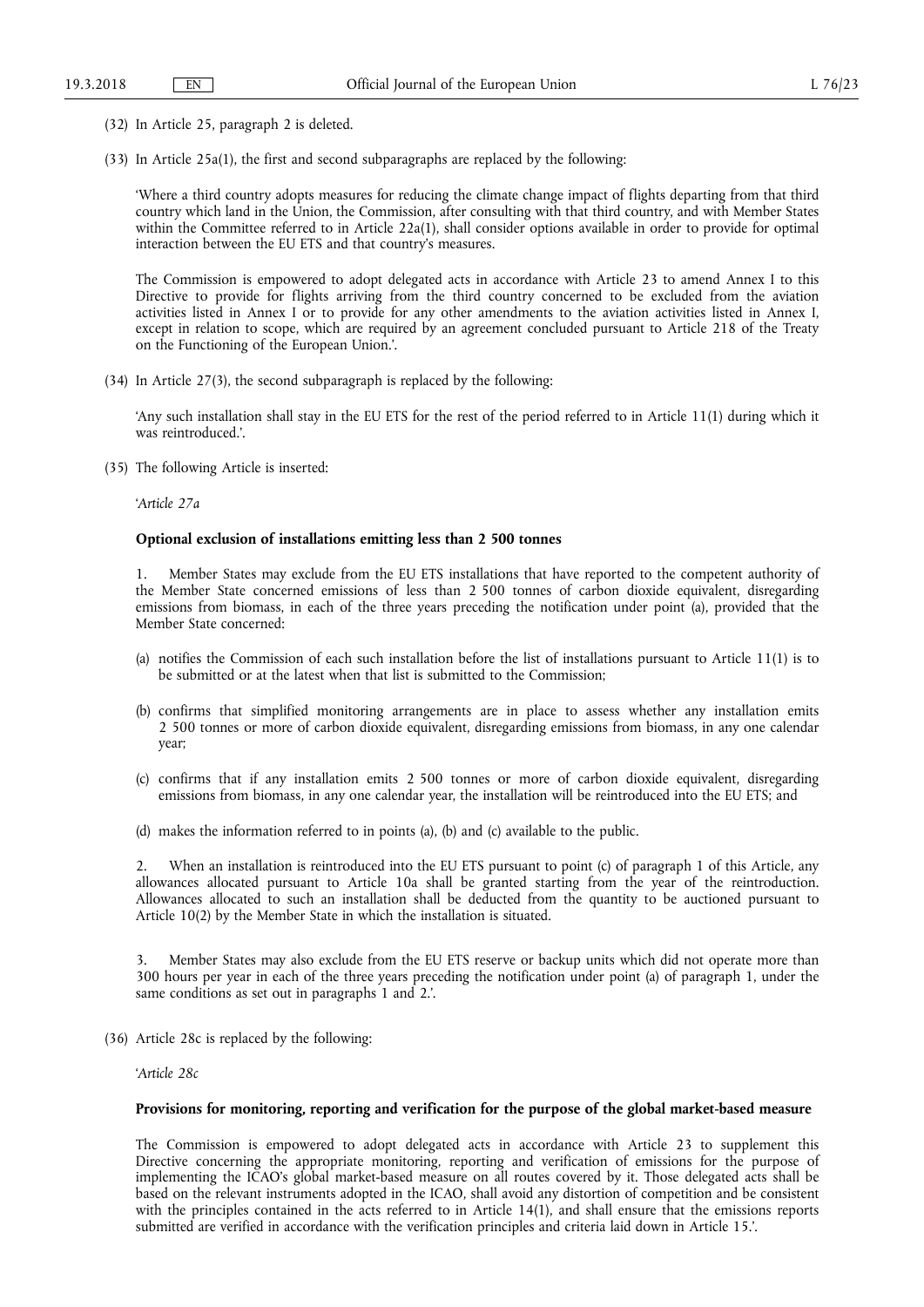(37) Article 30 is replaced by the following:

'*Article 30* 

# **Review in the light of the implementation of the Paris Agreement and the development of carbon markets in other major economies**

1. This Directive shall be kept under review in the light of international developments and efforts undertaken to achieve the long-term objectives of the Paris Agreement.

2. The measures to support certain energy-intensive industries that may be subject to carbon leakage referred to in Articles 10a and 10b shall also be kept under review in the light of climate policy measures in other major economies. In this context, the Commission shall also consider whether measures in relation to the compensation of indirect costs should be further harmonised.

3. The Commission shall report to the European Parliament and to the Council in the context of each global stocktake agreed under the Paris Agreement, in particular with regard to the need for additional Union policies and measures in view of necessary greenhouse gas reductions by the Union and its Member States, including in relation to the linear factor referred to in Article 9. The Commission may make proposals to the European Parliament and to the Council to amend this Directive where appropriate.

Before 1 January 2020, the Commission shall present an updated analysis of the non-CO<sub>2</sub> effects of aviation, accompanied, where appropriate, by a proposal on how best to address those effects.'.

- (38) In Annex IIa to Directive 2003/87/EC, the entries for Belgium, Italy, Luxembourg and Sweden are deleted.
- (39) Annex IIb to Directive 2003/87/EC is replaced by the text appearing in Annex I to this Directive.
- (40) Annex IV to Directive 2003/87/EC is amended in accordance with Annex II to this Directive.

#### *Article 2*

#### **Amendments to Decision (EU) 2015/1814**

Article 1 of Decision (EU) 2015/1814 is amended as follows:

(1) In the first subparagraph of paragraph 5, the following sentence is added:

'By way of derogation from the first and second sentences, until 31 December 2023, the percentages and the 100 million allowances referred to in those sentences shall be doubled.'.

(2) The following paragraph is inserted:

'5a. Unless otherwise decided in the first review carried out in accordance with Article 3, from 2023 allowances held in the reserve above the total number of allowances auctioned during the previous year shall no longer be valid.'.

# *Article 3*

#### **Transposition**

1. Member States shall bring into force the laws, regulations and administrative provisions necessary to comply with this Directive by 9 October 2019. They shall immediately inform the Commission thereof.

When Member States adopt those measures, they shall contain a reference to this Directive or shall be accompanied by such reference on the occasion of their official publication. The methods of making such reference shall be laid down by Member States.

By way of derogation from the first subparagraph, Member States shall bring into force the laws, regulations and administrative provisions necessary to comply with the publication and reporting obligations contained in point (14)(f) of Article 1 of this Directive concerning Article 10a(6) of Directive 2003/87/EC by 31 December 2018.

2. Member States shall communicate to the Commission the text of the main measures of national law which they adopt in the field covered by this Directive.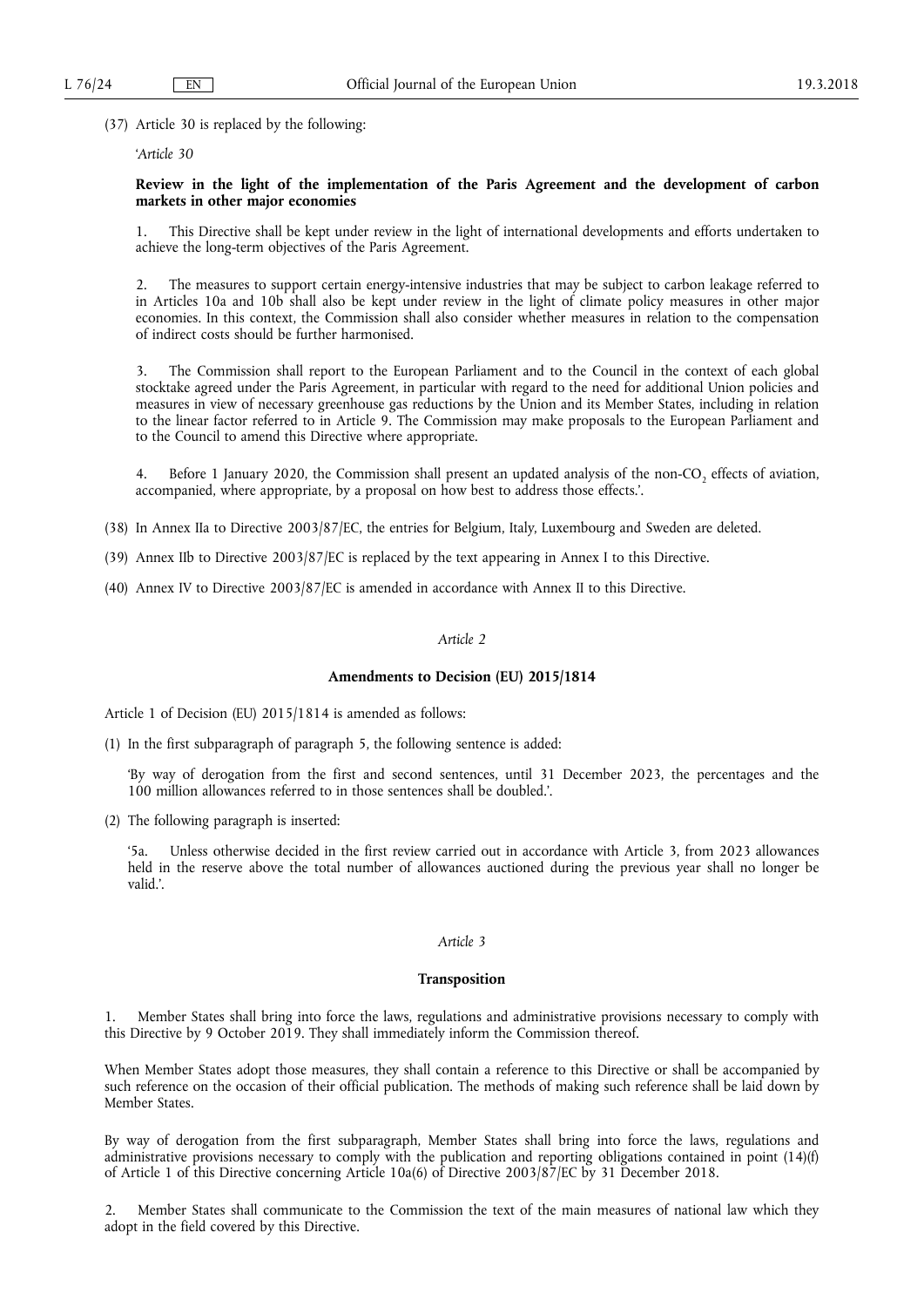#### *Article 4*

# **Transitional provision**

When complying with their obligation as set out in the first subparagraph of Article 3(1) of this Directive, Member States shall ensure that their national legislation transposing Article 10, Article 10a(4) to  $(7)$ , the first and second subparagraphs of Article 10a(8), Article 10a(12) to (18), Article 10c and Article 11a(8) and (9) of Directive 2003/87/EC, and Annexes IIa and IIb to that Directive, as in force on 19 March 2018, continue to apply until 31 December 2020. The list contained in the Annex to Decision 2014/746/EU shall continue to apply until 31 December 2020.

# *Article 5*

# **Entry into force**

This Directive shall enter into force on the twentieth day following its publication in the *Official Journal of the European Union*.

#### *Article 6*

#### **Addressees**

This Directive is addressed to the Member States.

Done at Strasbourg, 14 March 2018.

*For the European Parliament The President*  A. TAJANI

*For the Council The President*  L. PAVLOVA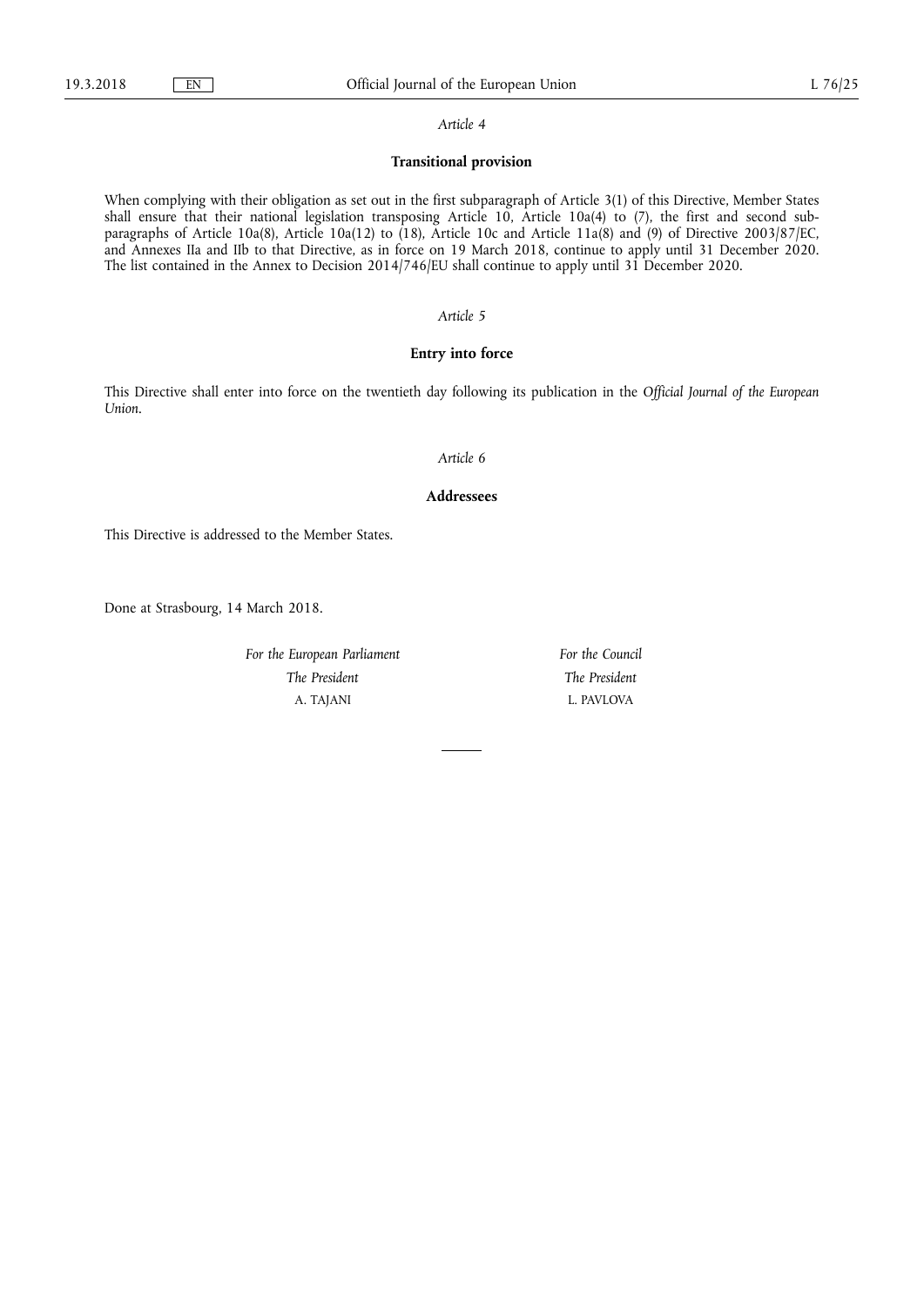# *ANNEX I*

Annex IIb to Directive 2003/87/EC is replaced by the following:

# '*ANNEX IIb*

# **DISTRIBUTION OF FUNDS FROM THE MODERNISATION FUND UNTIL 31 DECEMBER 2030**

Share of Modernisation Fund

| Bulgaria       | 5,84 %   |
|----------------|----------|
| Czech Republic | 15,59 %  |
| Estonia        | 2,78 %   |
| Croatia        | 3,14 %   |
| Latvia         | 1,44 %   |
| Lithuania      | 2,57 %   |
| Hungary        | 7,12 %   |
| Poland         | 43,41 %  |
| Romania        | 11,98 %  |
| Slovakia       | $6.13\%$ |